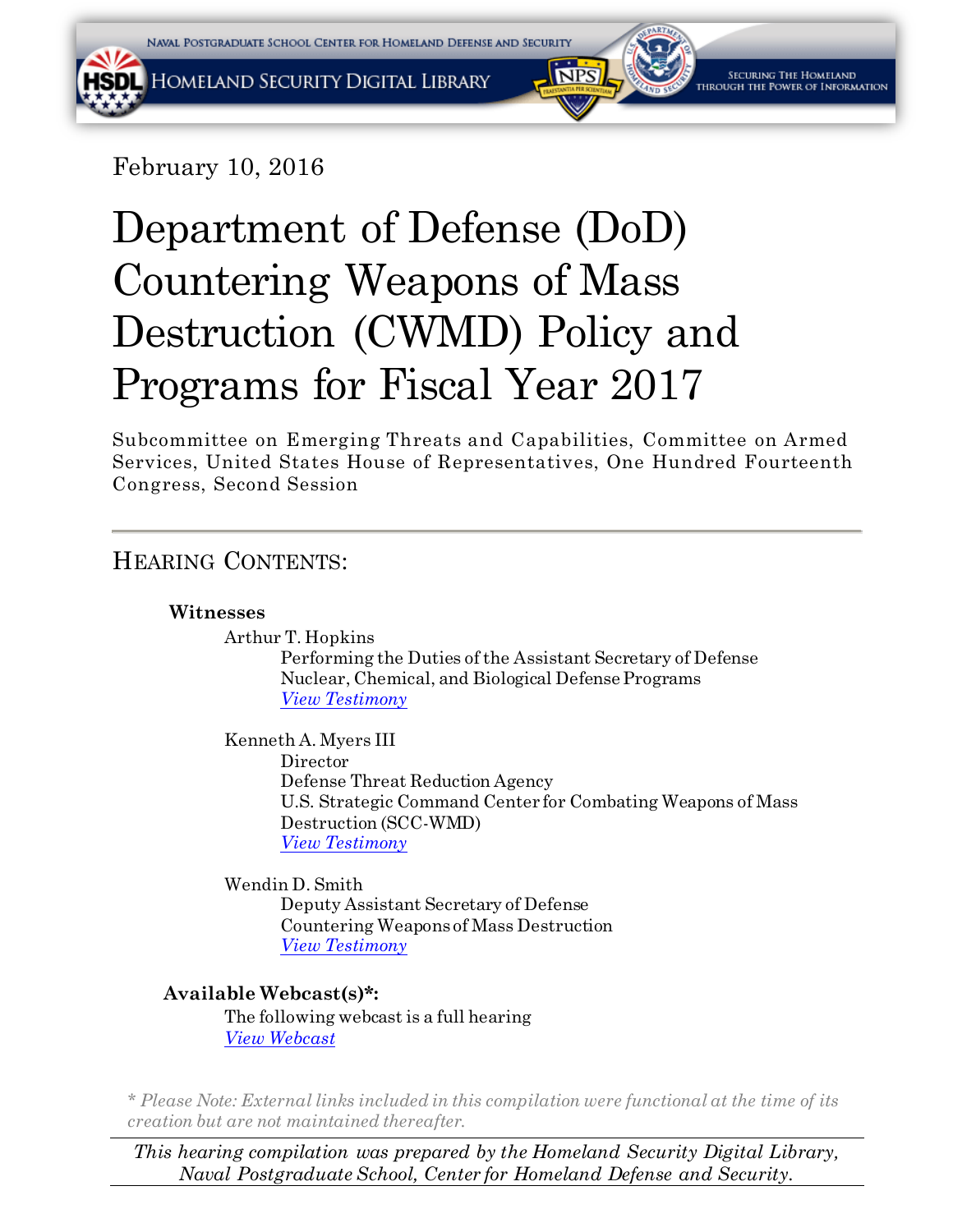



SECURING THE HOMELAND rough the Power of Information

# **Compiled From\*:**

W

HSD

*[https://armedservices.house.gov/legislation/hearings/department-defense-dod](https://armedservices.house.gov/legislation/hearings/department-defense-dod-countering-weapons-mass-destruction-cwmd-policy-and)[countering-weapons-mass-destruction-cwmd-policy-and](https://armedservices.house.gov/legislation/hearings/department-defense-dod-countering-weapons-mass-destruction-cwmd-policy-and)*

*\* Please Note: External links included in this compilation were functional at the time of its creation but are not maintained thereafter.*

*This hearing compilation was prepared by the Homeland Security Digital Library, Naval Postgraduate School, Center for Homeland Defense and Security.*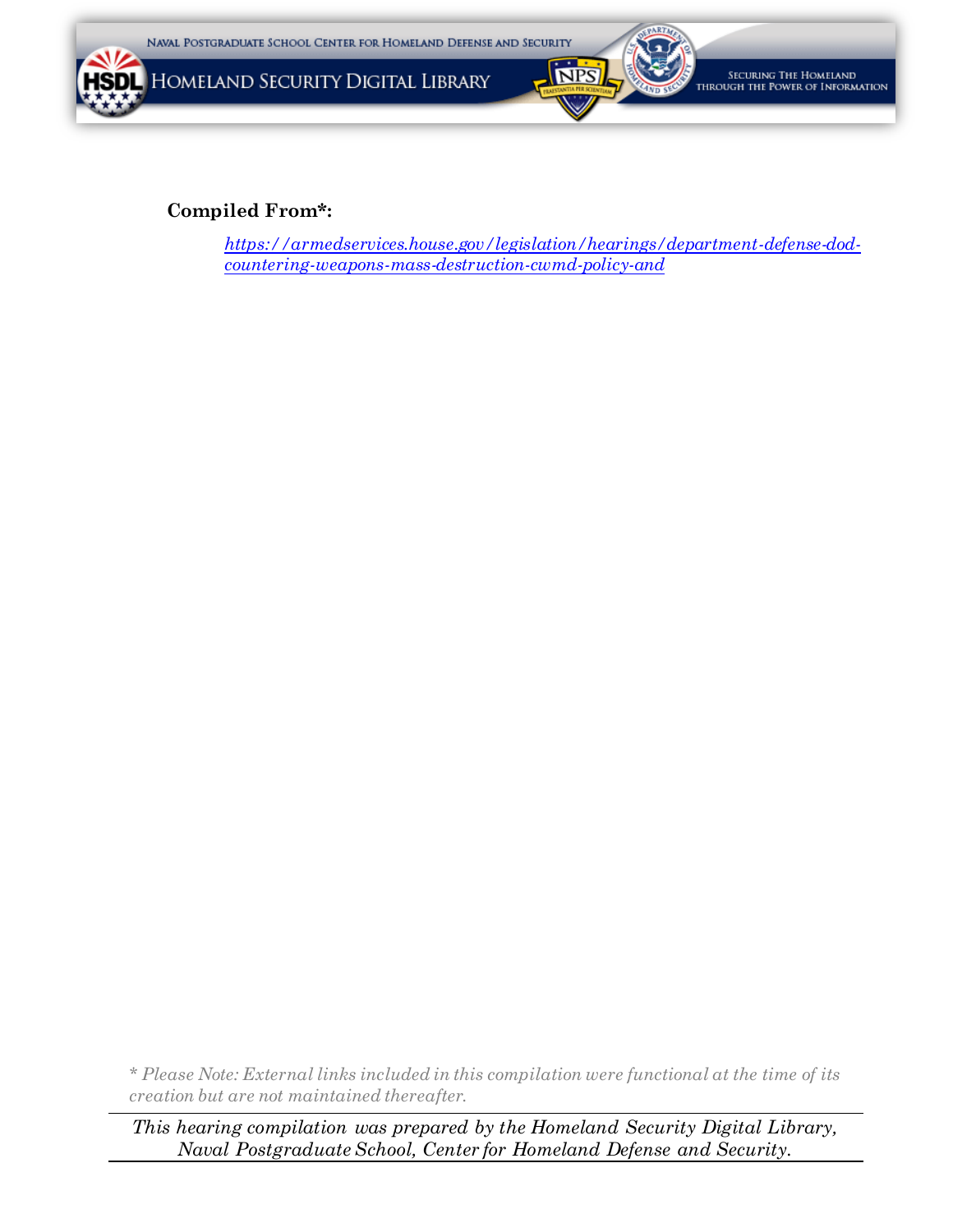<span id="page-2-0"></span>Not for Public Release until Approved by the House Armed Services Committee

Statement of Dr. Arthur T. Hopkins Principal Deputy Assistant Secretary of Defense Nuclear, Chemical, and Biological Defense Programs

On

Department of Defense Countering Weapons of Mass Destruction Programs Fiscal Year 2017

> Before the Emerging Threats and Capabilities Subcommittee Committee on Armed Services United States House of Representatives

> > February 10, 2016

Not for Public Release until Approved by the House Armed Services Committee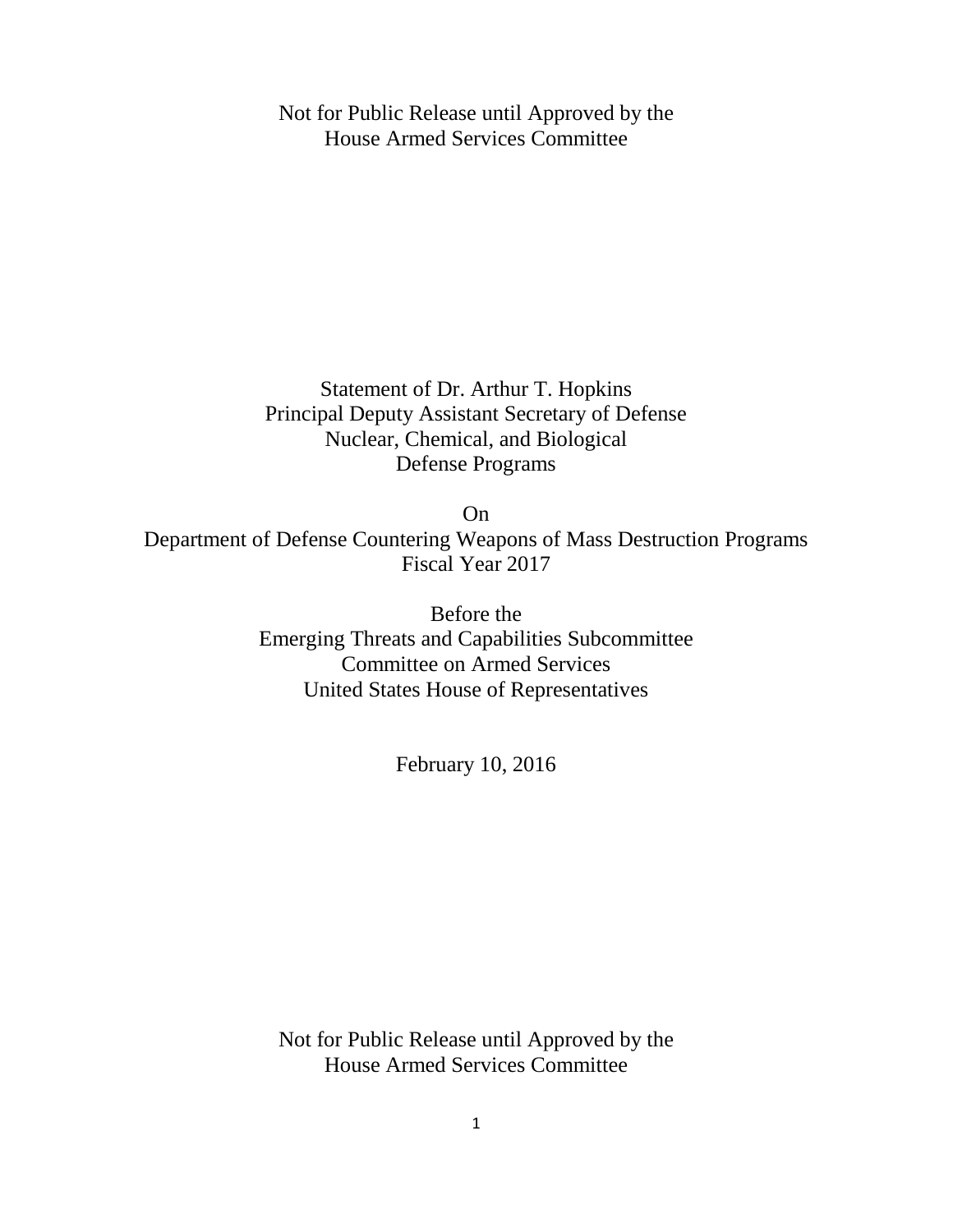#### **INTRODUCTION**

Chairman Wilson, Ranking Member Langevin, and distinguished members of the Subcommittee, I appreciate the opportunity to testify on the United States (U.S.) Department of Defense's (DoD) efforts to counter threats posed by weapons of mass destruction (WMD), and to provide context on the President's Fiscal Year 2017 (FY17) budget request.

I serve as the Principal Deputy Assistant Secretary of Defense for Nuclear, Chemical, and Biological Defense Programs, and perform the duties of the Assistant Secretary. Our office provides oversight of the Department's nuclear weapons related programs, chemical and biological defense, chemical demilitarization, and the Defense Threat Reduction Agency (DTRA). We help to ensure that the Department's investments align with the Department's Countering Weapons of Mass Destruction (CWMD) strategy to prevent WMD acquisition, contain and reduce threats, and respond to crises. To perform this mission, the Department coordinates closely with numerous interagency and international partners

The President's FY17 budget request includes resources to reduce threats and protect warfighters in several areas. The Chemical and Biological Defense Program's (CBDP) budget request of \$1.19 billion will continue to develop capabilities to protect warfighters and support efforts to deter, prevent, mitigate, respond, and recover from chemical, biological, and radiological threats and their effects. Our Chemical Demilitarization budget request of \$551 million will support the safe, complete, and treaty compliant destruction of the U.S. chemical weapons stockpile. Our Nuclear Matters budget request of \$45.7 million will continue the development of policies that guide the safety and security of the nation's nuclear deterrent as well as for countering threats of nuclear terrorism and nuclear proliferation. The DTRA budget request of \$1.27 billion includes resources to address the full spectrum of WMD-related threats, including Cooperative Threat Reduction (CTR) programs and support to Combatant Commands in their efforts to identify and reduce threats globally. Lastly, our CWMD Systems budget request of \$53.8 million will accelerate development of innovative projects to enhance situational awareness of WMD activities globally.

#### **DOMESTIC DEFENSE AGAINST BIOLOGICAL AND CHEMICAL THREATS**

#### *Biological Defense*

Advancements in biology and chemistry as well as natural evolution can result in new biological agents and threats that the warfighter must be prepared to counter. The CBDP researches and develops capabilities in the areas of medical countermeasures (advanced vaccines and therapeutic drugs), advanced diagnostics, environmental detection, protective equipment, and hazard mitigation. The Department is part of a broad interagency effort known as the Public Health Emergency Medical Countermeasures Enterprise, which leverages our capabilities as well as the Department of Health and Human Services and the Department of Homeland Security to develop and deliver innovative medical countermeasures and effective therapeutics.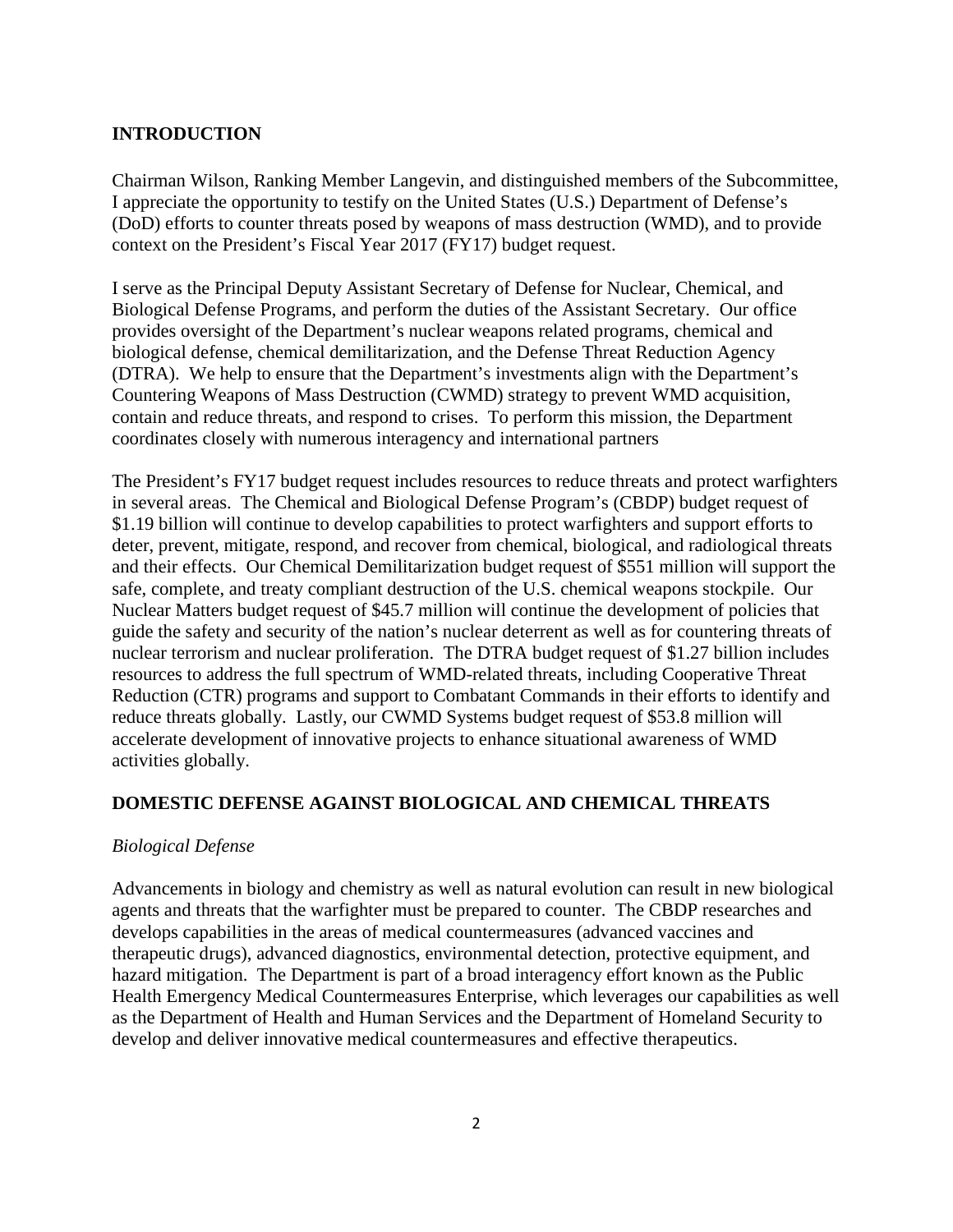To support the development and manufacturing of these medical countermeasures and effective therapeutics, the Department has invested in a new, agile manufacturing capability through the Advanced Development and Manufacturing (ADM) facility in Alachua, Florida. DoD needs the facility to rapidly develop and produce vaccines for our unique population, on a smaller scale than those needed for the public health sector. We are pursuing novel manufacturing capabilities allowing for modular and flexible approaches to meet DoD needs and at the same time reducing sustainment costs. The DoD ADM facility is scheduled for completion in August 2016 and will help strengthen national capabilities to respond to emergencies and address threats to DoD personnel and U.S. citizens.

We continue to take proactive steps to improve the safe and secure handling of biological agents within the DoD. We recently published revised instructions that harmonize security guidance and comply with Executive Order 13546. In response to the inadvertent shipments of live *Bacillus anthracis* spores, as was briefed to this subcommittee on July 28, 2015, the Office of the Secretary of Defense commissioned an independent comprehensive review of DoD procedures for inactivation and viability testing of *Bacillus anthracis* spores. The review found that the protocols used for these operations were not based upon peer-reviewed and quality-assured science. Studies are underway to establish the needed scientific foundations utilizing experts from across the DoD. The DoD will utilize external experts from the CDC, other government agencies and academia as peer review to ensure that future protocols are adequate, appropriate and have a mutually agreed level of risk. Furthermore, DoD has restructured biosafety under an Army Executive Agent, who will facilitate the continued improvement of biosafety at DoD laboratories that handle biological select agents and toxins. In addition, the Army has completed a formal internal accountability investigation and is reviewing recommendations regarding personnel who were involved in the incident. We are confident that these steps will restore our capability to safely and securely perform vital research and development to protect the warfighter and our nation.

#### *Chemical Defense*

The Department has active programs that provide the capabilities required to respond to chemical threats in a layered approach that includes detection, physical protection, and medical countermeasures. We invest in detection equipment to identify chemical agents and provide situational awareness for response, and we provide protective equipment to shield against exposure. Our programs also support the development of responsive medical countermeasures.

The Department's development of chemical defense capabilities is a key part of an integrated national effort to address traditional and non-traditional threats. In this budget request, we continue to invest in physical science programs, conduct research, and develop technologies for a range of chemical defense capabilities, including detection, medical countermeasures, decontamination, and protection. The potential for proliferation of non-traditional agent (NTA) information, implications of operational use, and asymmetric impacts of employment on the force has motivated the acceleration of efforts to counter NTAs. Enhanced warning, protection, and countermeasures will save lives and enable flexible consequence management.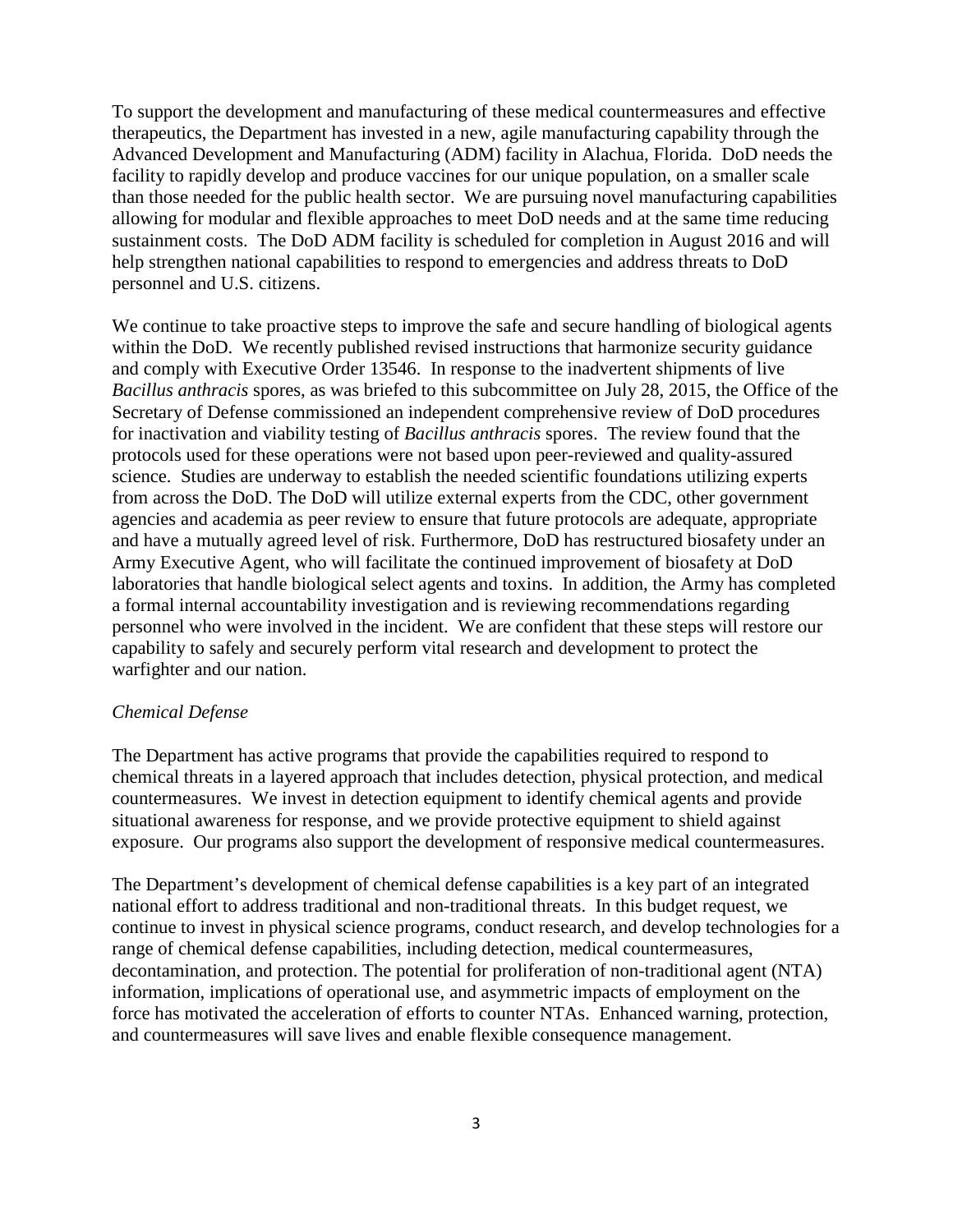Concurrently, DoD continues to make significant progress in domestic chemical weapons destruction programs. Our office oversees programs to meet U.S. commitments under the Chemical Weapons Convention and eliminate the U.S. chemical weapons stockpile. In March of last year, the Department initiated agent destruction operations at the Pueblo, Colorado site using a supplemental destruction technology. Since then, almost all of the 560 munitions that were unsuitable for processing in the primary plant have been destroyed, equating to nearly two tons of agent.

While this is a significant milestone for the program, rapid progress will be made as operation of the Pueblo Chemical Agent-Destruction Pilot Plant (PCAPP) begins later this year. Construction of the PCAPP is complete and final activities to ensure the plant's readiness for safe agent destruction operations are underway. The PCAPP will be used to destroy nearly 780,000 mustard agent-filled projectiles and mortars.

Construction of the Blue Grass Chemical Agent-Destruction Pilot Plant (BGCAPP) is substantially complete. The BGCAPP is on track to begin destruction operations in April 2020. The BGCAPP will be used to destroy nearly 87,000 nerve agent-filled projectiles and rockets. A supplemental technology, called a Static Detonation Chamber (SDC), will be used to destroy all of the mustard-filled munitions stored at Blue Grass. Destruction operations using the SDC are scheduled to begin in mid-2017.

### **NUCLEAR THREAT REDUCTION**

The President established an interagency Executive Committee that recently identified priorities for detecting nuclear proliferation. The Executive Committee will review and endorse interagency strategies to advance these priorities in detecting nuclear proliferation. DoD is heavily involved in this interagency process as part of the Executive Committee that will review and endorse interagency strategies to advance these priorities in detecting nuclear proliferation.

The fourth Nuclear Security Summit is planned for March of this year in Washington, D.C. Heads of state and international organizations will continue to build on previous actions to enhance measures to combat the threat of nuclear terrorism, protect nuclear materials, and prevent the illicit trafficking of nuclear materials. Our office has collaborated with partner nations to conduct tabletop exercises of all modes of nuclear material transportation, developed practical guides for transport security, and shared best practices with other states and international organizations. We have also partnered with international stakeholders to conduct international workshops for training industry and government personnel in the effective protection of nuclear materials. We will use FY17 resources to meet future Nuclear Security Summit commitments and enable the continued success of this work.

In coordination with the efforts of other U.S. Government (USG) departments and agencies and international partners, the Department's CTR Global Nuclear Security (GNS) program establishes and maintains nuclear security cooperation with several countries. For FY17, GNS plans to transport vulnerable nuclear or high-threat radiological materials from global partners to more secure locations with the support of the Department's military airlifts. The GNS program will partner with China in the development of a nuclear security Center of Excellence by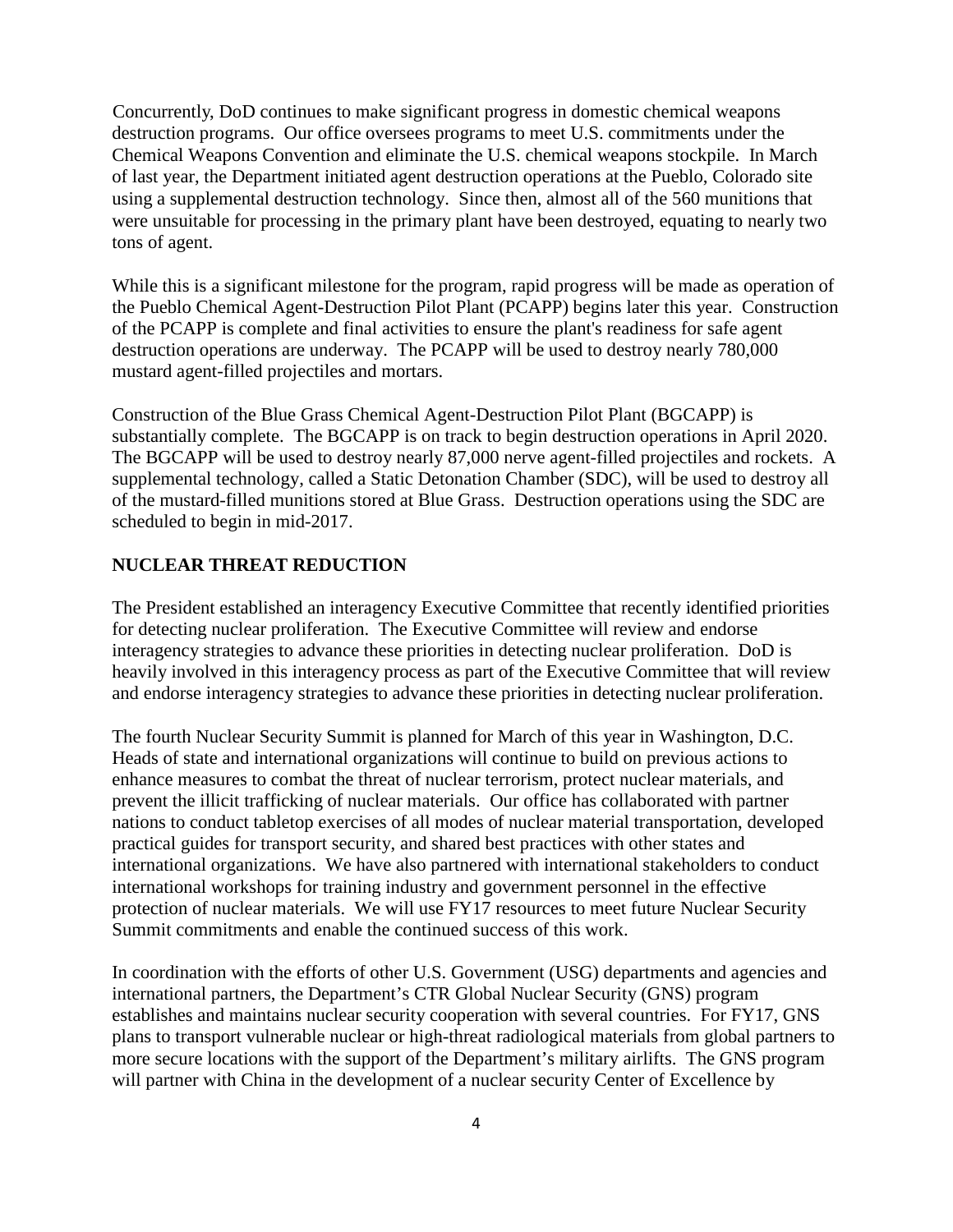providing nuclear security training. GNS will work with Jordanian counterparts to develop capabilities to secure radiological materials in transit and at Jordan's research reactor, and provide maintenance training and equipment to ensure sustainment of these capabilities. GNS will also provide training and equipment to the Ukrainian National Guard nuclear response force units in order to enhance Ukraine's capability to detect the accidental or intentional loss, theft, or diversion of nuclear and high-threat radiological materials, interdict those materials, and return those materials to regulatory control.

Our FY17 budget request also includes resources to procure the Harvester Particulate Airborne Collection System, a modular pod system designed for use on multiple airborne platforms for post-detonation nuclear debris sampling. This system will augment the current United States Air Force nuclear collection capability and will help to inform attribution of an event or an attack.

With respect to the Nation's nuclear deterrent forces, the domestic Nuclear Weapons Accident Incident Exercise (NUWAIX) program serves as the premier interagency training event to enhance the whole-of-government ability to protect, preserve, and secure U.S. nuclear weapons. Annually, this full-scale, national-level exercise program provides realistic conditions for Federal, State, Local, and Tribal entities to work together to address crisis situations and mitigate consequences from a U.S. nuclear weapon accident or incident. DTRA's FY17 budget will support the execution of NUWAIX at Naval Submarine Base Kings Bay in April.

#### **GLOBAL THREAT REDUCTION**

Through DTRA, the Department's CTR and capacity building efforts help to identify potential threats and enable effective, early actions to prevent or mitigate them. The CTR Program strengthens biosecurity and pathogen consolidation efforts to ensure that pathogens of security concern, which are endemic or stored in laboratories around the world for research and diagnostic purposes, remain safe from potential adversaries, and terrorist organizations. The CTR Program's effectiveness was most recently highlighted by its timely confirmation of the first resurgent case of Ebola since the World Health Organization declared Liberia Ebola free in spring of last year. This CBEP supported engagement was instrumental in triggering the appropriate response needed to prevent a resurgence of the disease.

The Ebola outbreak highlights the potential for naturally occurring pathogens to cause enormous damage in terms of lives lost, economic impact, and societal stability abroad and in the United States. Countering biological threats is important to both global security and public health. Success in this arena depends on the close coordination among all stakeholders including health, defense, law enforcement, private, international, and non-governmental counterparts. To respond to these complex and evolving threats, the Department has established programs to protect our Nation and enhance our allies' capabilities to detect and respond to man-made or natural outbreaks of diseases of security concern. The FY17 budget, we will continue to support these programs and their important work.

Our office maintains strong partnerships with allied international defense departments with the intent of accelerating technology development, achieving system interoperability, and filling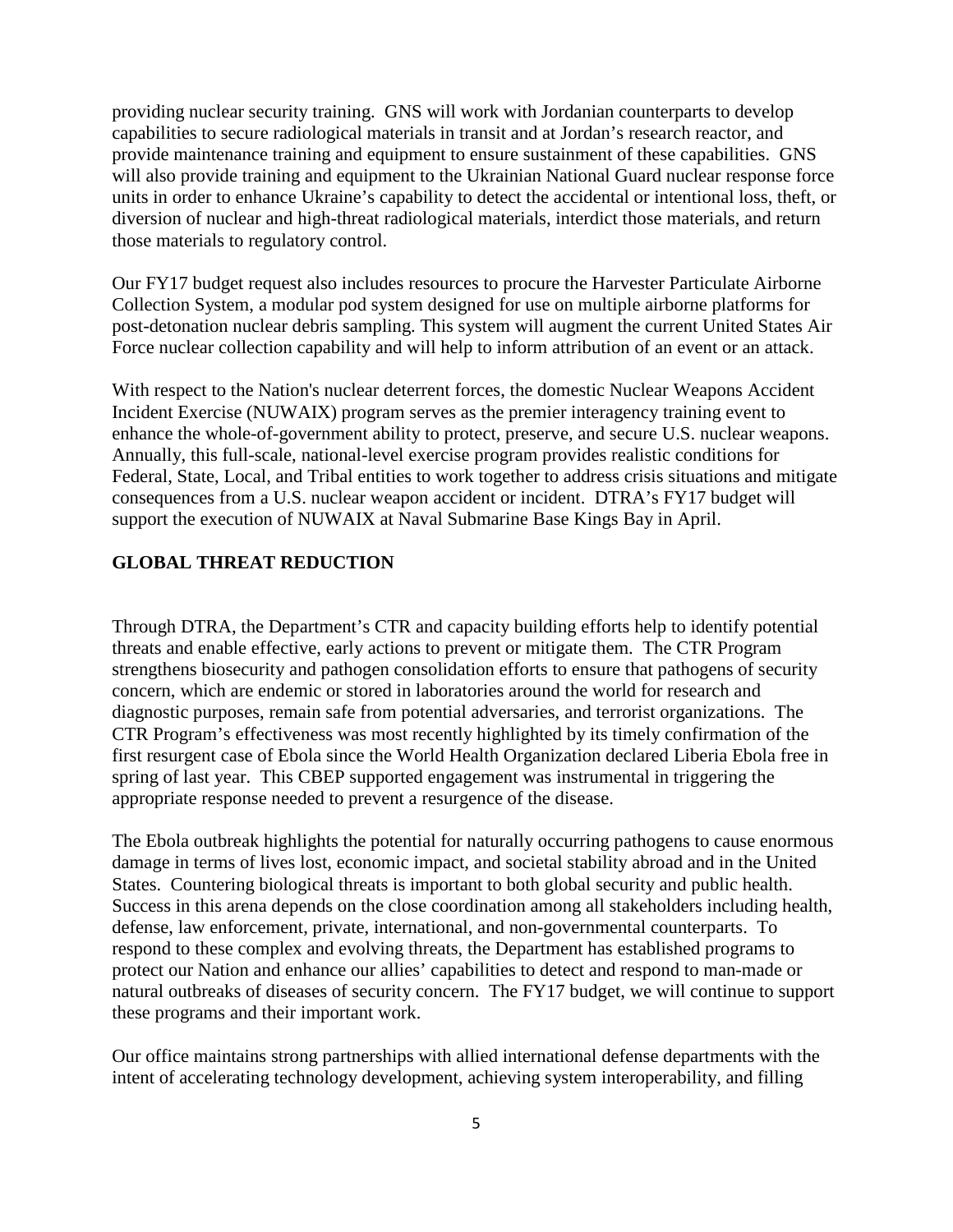knowledge gaps for priority threat agents. This is reflected in a number of productive technology cooperative agreements for detectors, diagnostics, biosurveillance tools, and medical and physical countermeasures. Further, the Department and our international partners cooperatively develop and test processes and procedures for potential collaborative biological research events through a series of tabletop exercises. The Department is actively identifying opportunities to maximize the capability and capacity of our infrastructure through sharing agreements with foreign partners.

# **CWMD SITUATIONAL AWARENESS**

The CWMD systems portfolio leads the development of a situational awareness capability for DoD, with the goal of strengthening our ability to forecast WMD threats by accessing and analyzing large amounts of diverse information and providing unprecedented situational awareness of global WMD-related activities. A new information system, Constellation will include information on WMD threats as well as USG and international activities to counter those threats. Developed by DTRA, with support from the Defense Intelligence Agency, Constellation will support analysis, planning, and decision-making by the Combatant Commands and their interagency and international partners. When deployed, it will provide a common information environment that will facilitate secure information sharing and cross-organizational collaboration.

Our FY17 budget request includes resources to transition the Constellation system from a developmental to an operational prototype. Resources will be used to add new data sources and applications, and expand support to more DoD and interagency users. In 2017, the Department will also prepare for transition to an acquisition program of record.

# **CONCLUSION**

WMD threats are real and increasing globally. The Department's top priorities are to prevent attacks, protect warfighters and citizens, and manage the consequences in the event of attack. The Department's activities address the full spectrum of CWMD activities, from preventing acquisition to containing and reducing threats, to responding to crises. We act in collaboration and coordination with numerous interagency and international partners to ensure efficiencies are gained. The President's FY17 budget request will enable us to strengthen our capabilities and continue to perform our mission effectively.

Thank you for this opportunity to testify.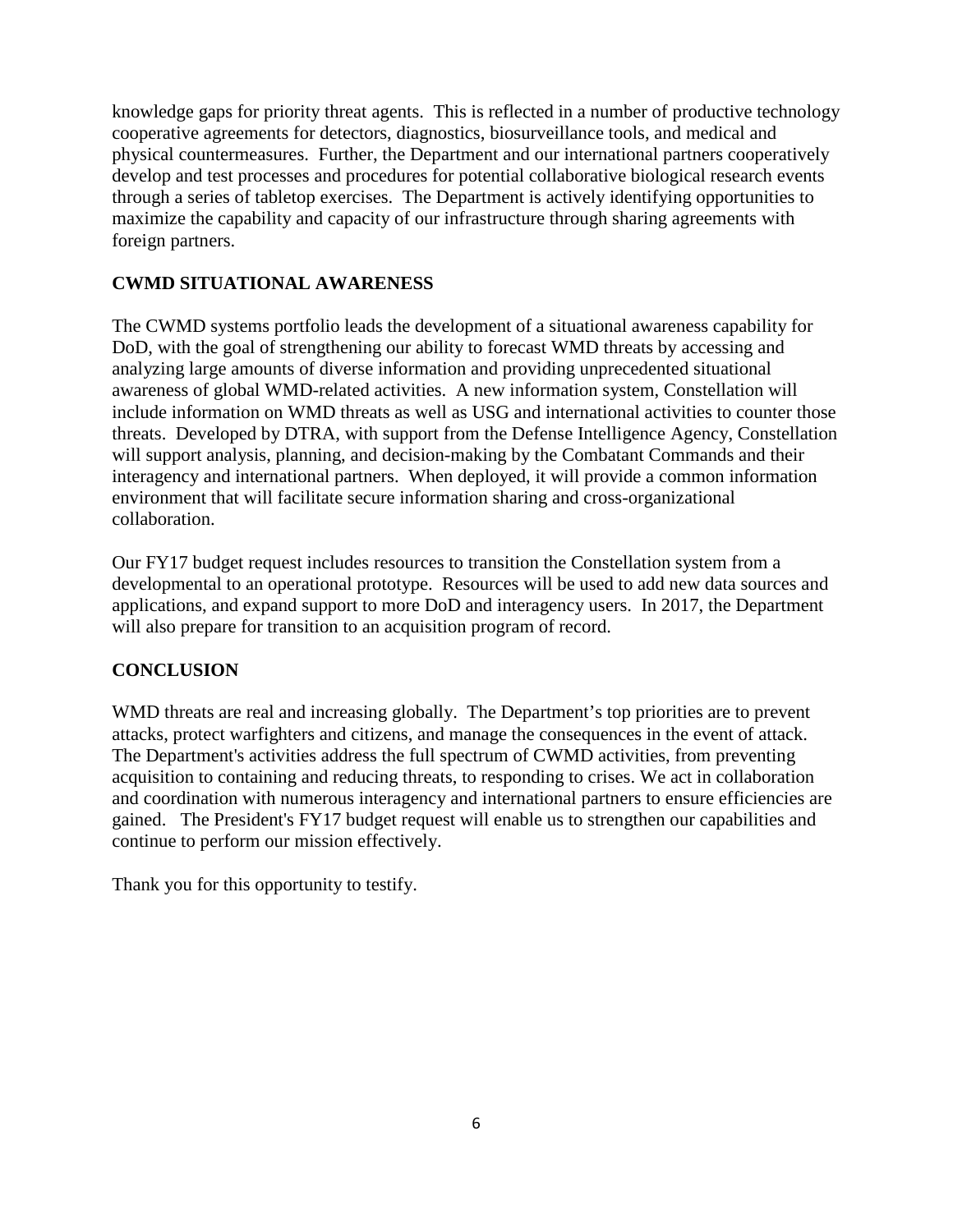Not for Public Release until Approved by the House Armed Services Committee

<span id="page-8-0"></span>Statement of Mr. Kenneth A. Myers III Director, Defense Threat Reduction Agency And Director, U.S. Strategic Command Center for Combating Weapons of Mass Destruction

Countering Weapons of Mass Destruction (CWMD) Strategy and the Fiscal Year 2017 National Defense Authorization Budget Request for the Defense Threat Reduction Agency and Chemical Biological Defense Program:

Before the

Emerging Threats and Capabilities Subcommittee Committee on Armed Services United States House of Representatives

10 February 2016

Not for Public Release until Approved by the House Armed Services Committee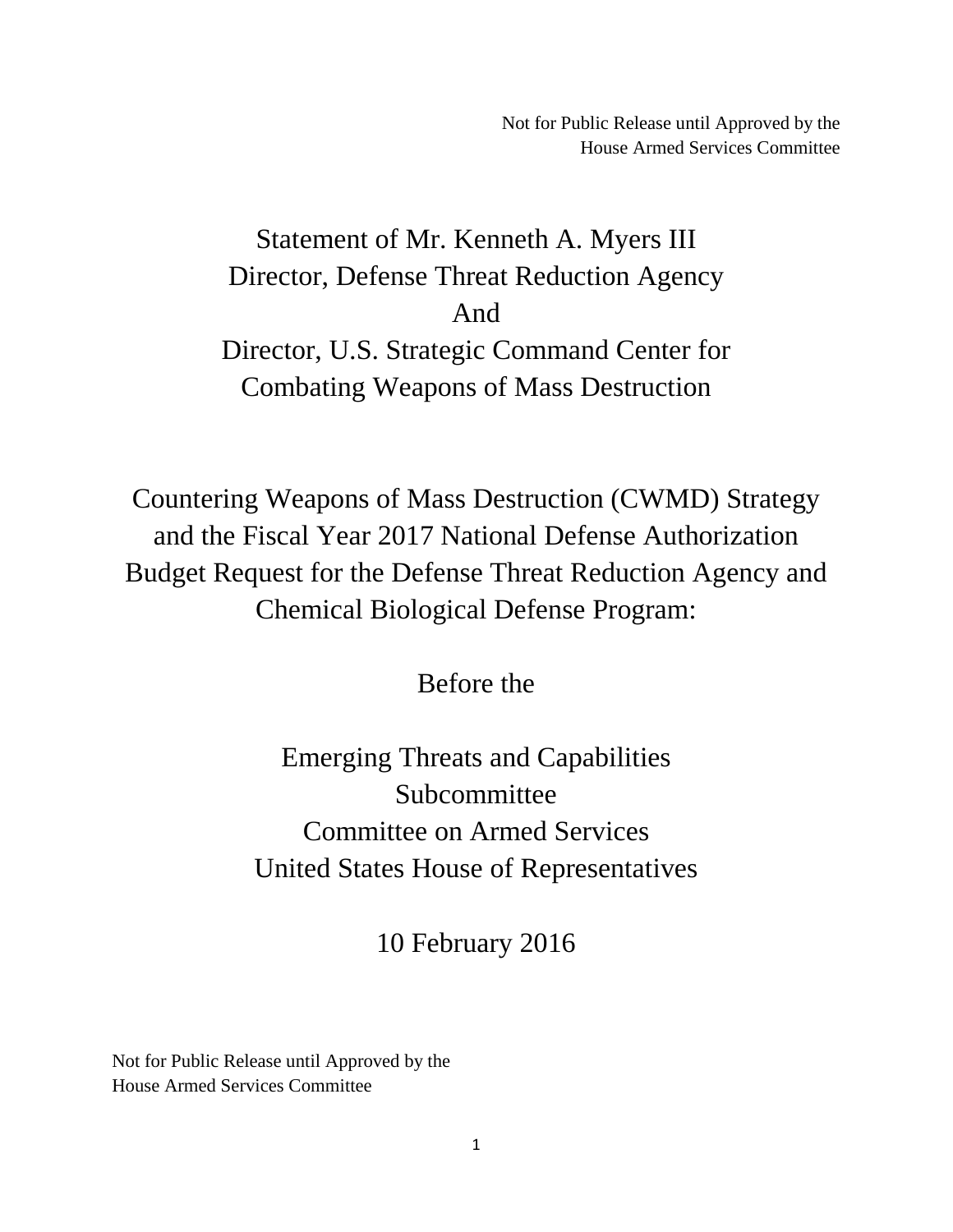Director Ken Myers Defense Threat Reduction Agency Testimony to Emerging Threats and Capabilities Subcommittee House Armed Services Committee February 10, 2016

Chairman Wilson, Ranking Member Langevin, and Members of the Subcommittee, it is an honor to be here today to share with you the work we do every day to make the world safer by countering the threats posed by the proliferation and use of weapons of mass destruction (WMD).

#### Who We Are

The Defense Threat Reduction Agency (DTRA) is a unique place with a rich history. Our roots go back to the Manhattan Project where we provided expertise in weapons effects – work that we still do today. Since that time, we have consolidated several agencies into one, economized our force, expanded our mission areas and demonstrated a track record of success with a direct impact on improving our national security.

As a defense agency, DTRA operates under the authority, direction and control of the Undersecretary of Defense for Acquisition, Technology and Logistics, through the Assistant Secretary of Defense for Nuclear, Chemical, and Biological Defense Programs, and supports the Commander of the US Strategic Command. In this role, performing and managing a research and development portfolio to develop tools and capabilities in a WMD environment is our prime responsibility. In fact, DTRA provides the Special Operations Command with all of their counterproliferation Science and Technology. As a combat support agency, DTRA communicates directly with the Chairman of the Joint Chiefs, and provides direct support to combatant commanders and the Services.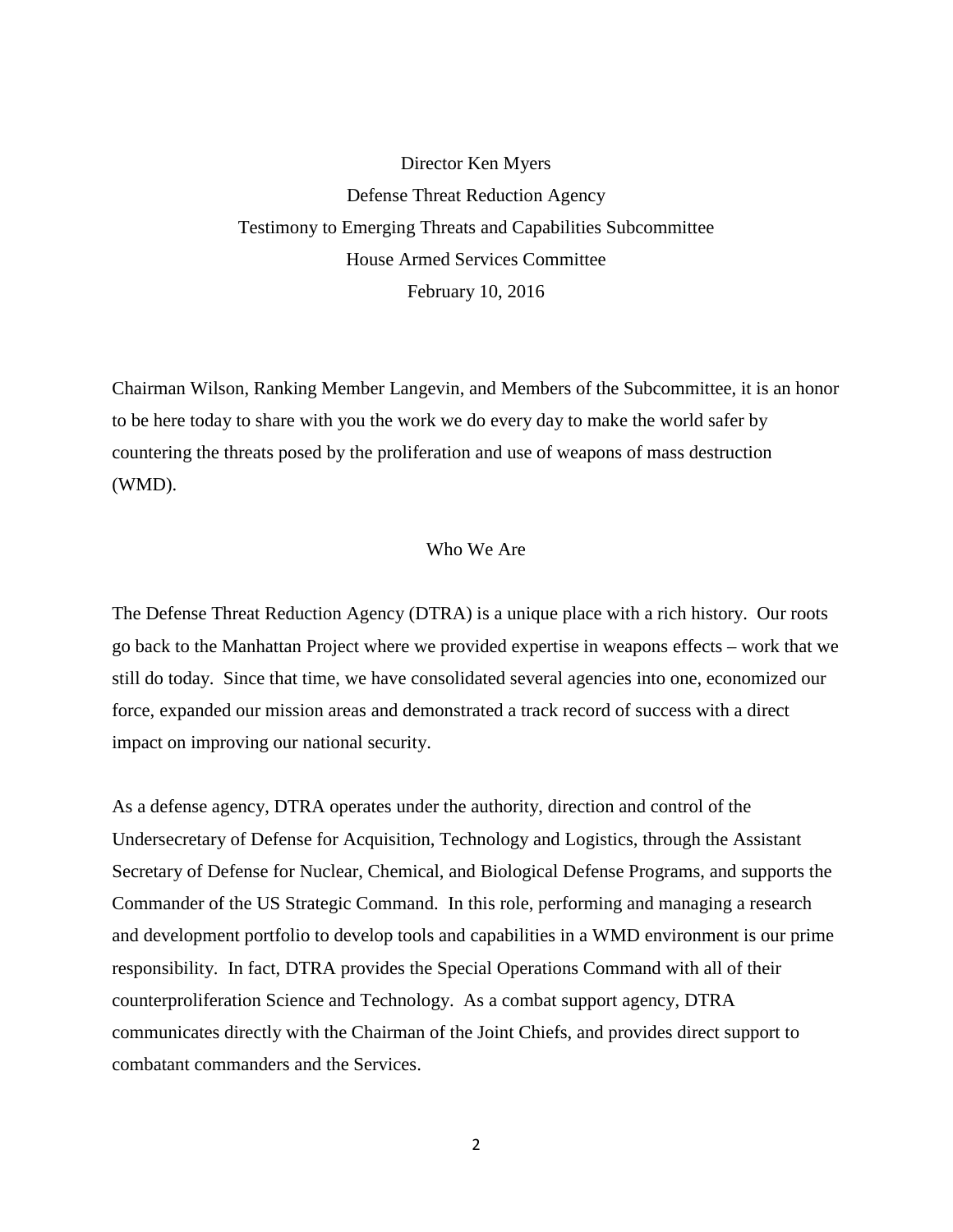Our facility at Fort Belvoir also houses the United States Strategic Command Center for Combating Weapons of Mass Destruction (SCC-WMD) and the United States Strategic Command Standing Joint Force Headquarters for Elimination (SJFHQ-E). These organizations were embedded with DTRA because of the leveraging opportunities that strong coordination can provide.

We exist because of the existential threat posed by WMD. The consequences of a major WMD attack on our country are almost unimaginable with potentially devastating impact. Those who wish to harm us understand that the use of such weapons could result in immense loss of life and enduring economic, political, and social damage on a global scale. While not an attack, the recent Ebola outbreak provides a good example of the possible impact of WMD. The panic caused by the Ebola outbreak was not just felt in Africa. The outbreak raised legitimate concerns all over the world. In the United States, there was a non-stop news cycle which persisted for months and there was genuine fear in communities. And the United States only had 4 confirmed cases. Now just imagine if the outbreak hadn't been controlled. Or, what if we had a novel biothreat that we were dealing with? The hypothetical scenarios are easy to develop and imagine. For all of these reasons, there is a clear need for an on-call, comprehensive WMD expertise -- for not just the Department of Defense, but for all of the United States Government. That's what we provide.

#### Our People

We don't build tanks, satellites or aircraft carriers; our biggest and greatest asset is our people. We have a unique blend of subject matter experts who are able to rapidly respond with information, products, services, plans, and analysis. Our expertise spans the full WMD threat spectrum – chemical, biological, radiological, and nuclear weapons, and high yield explosives (CBRNE). When you walk down our halls you see nuclear physicists, microbiologists, chemists, former Special Forces operators, logisticians, contract specialists, and accountants working side by side to eliminate WMD threats. We are a "one-stop-shop," open 24 hours a day that DoD's functional and geographic commands, the Services and the rest of the interagency can rely on. We are the only USG entity with this type of unique concentration in this critical mission area.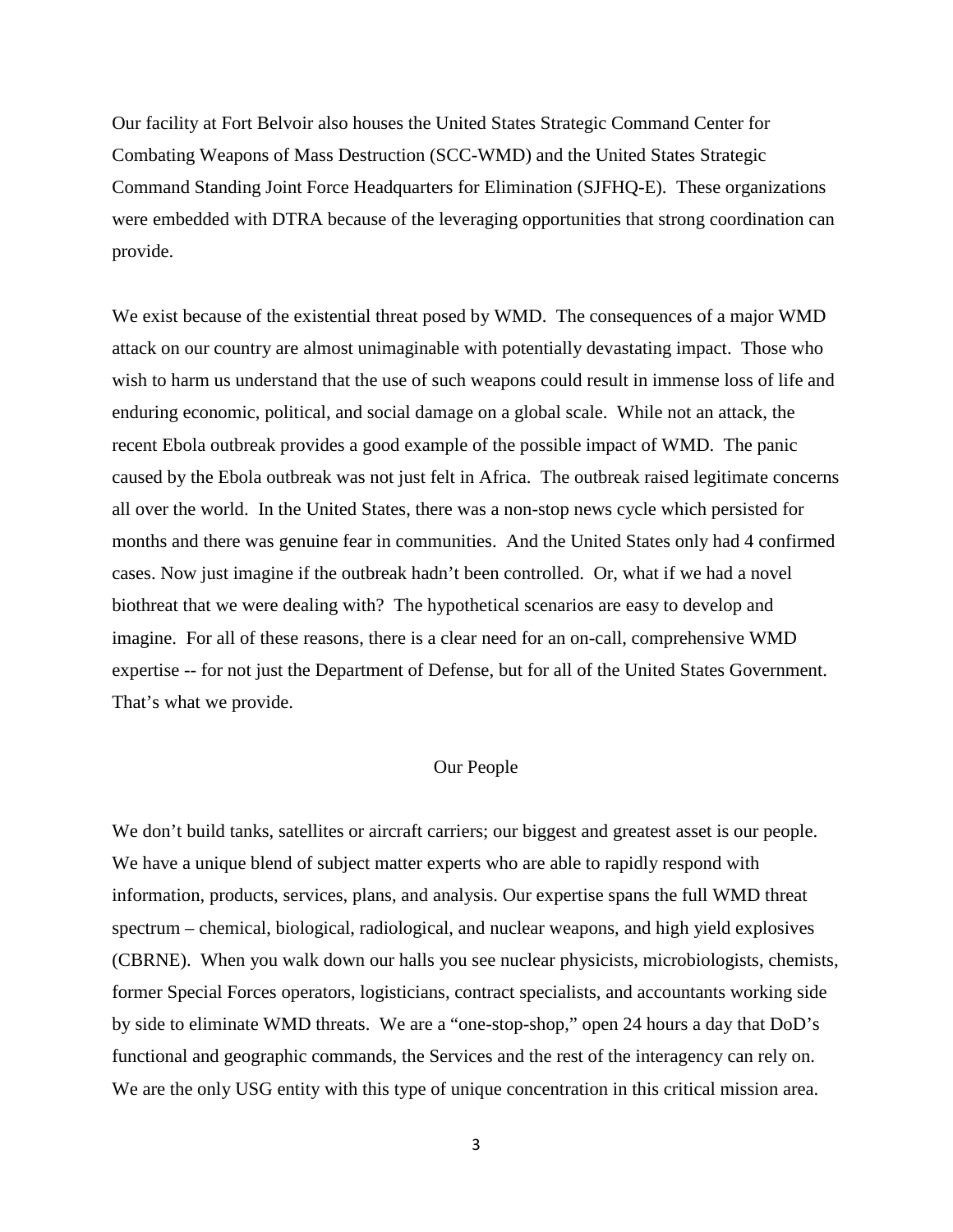On any given day, tens to hundreds of DTRA and SCC-WMD experts are dispatched overseas, and in certain cases to some of the most dangerous and sensitive of areas, in order to provide analysis, research, testing, training and operational expertise in support of the Warfighter.

Our nuclear experts are supporting global nuclear weapons lockdown efforts, helping to protect and ensure surety of our own nuclear weapons, understanding and predicting nuclear weapons effects, and the survivability of US Nuclear Command, Control, and Communications.

Our biological experts are consolidating and improving the security of dangerous pathogen collections across the planet, collaborating closely with other like-minded nations to prevent nefarious distribution of biological materials. They are also working cooperatively with international partners to build their abilities to counter naturally emerging infectious disease outbreaks and potential intentional attacks caused by genetically altered or weaponized diseases as well as developing new means for protecting our military personnel against biological terrorism.

Our chemical experts are assisting with the safety, security, and cooperative destruction of chemical weapons and developing methods to make it more difficult for terrorists to use Toxic Industrial Chemicals as improvised weapons. Our S&T efforts also address potential future chemical weapons threats.

DTRA structural dynamics experts are working on solutions to protect military and related government facilities at risk while also developing new means for mitigating blast effects resulting from a variety of explosive devices against structures and other infrastructure. Our products are also used internationally, where they have been critical to our partners' efforts in constructing facilities that require the highest levels of protection for personnel and equipment.

Our DTRA and SCC-WMD workforce performs countering weapons of mass destruction (CWMD) planning and exercise support and provides expertise to the combatant commands and other customers.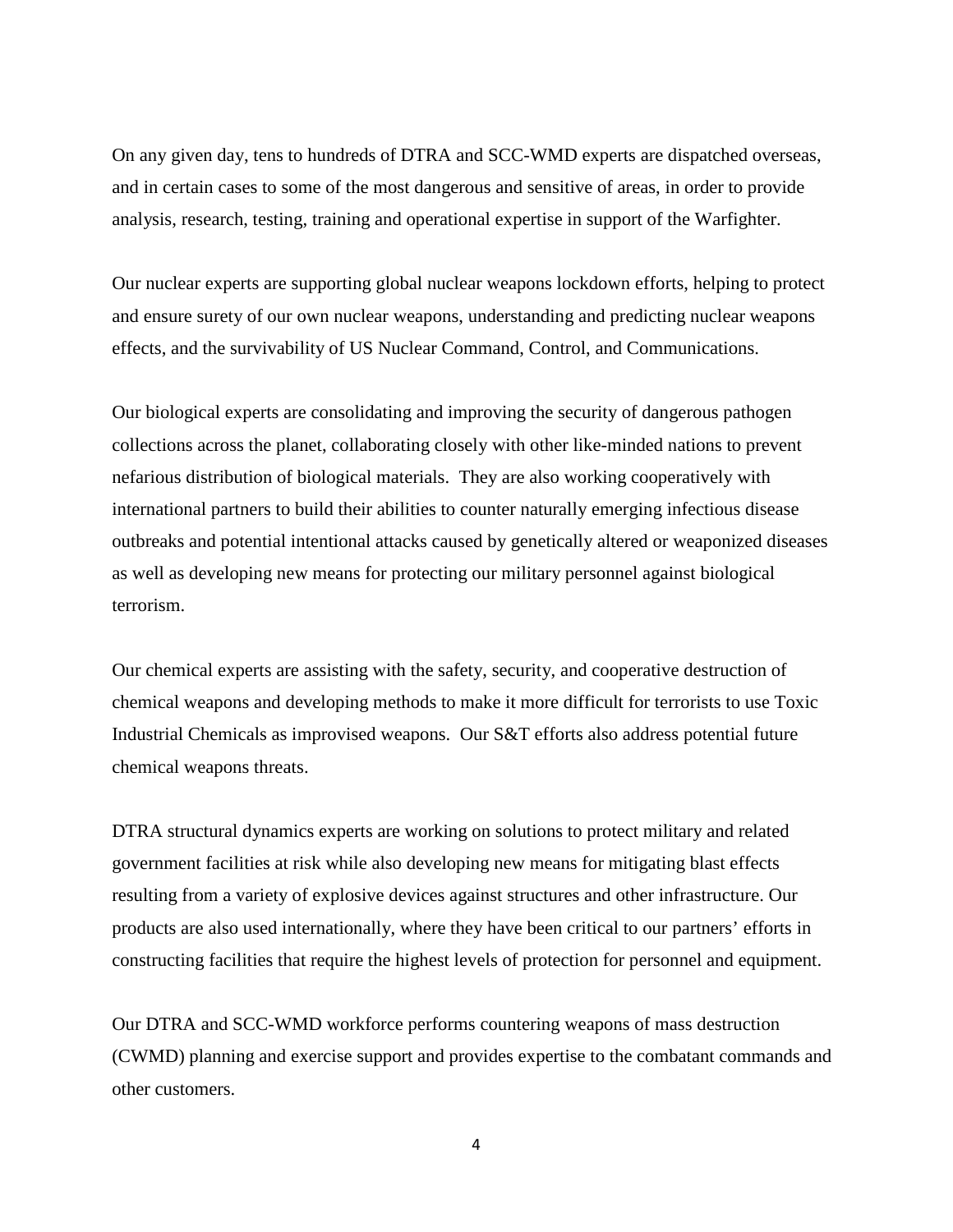Our CWMD Science and Technology development is conducted in parallel with our operational capabilities in a complementary and collaborative fashion. DTRA does not own or operate any functional laboratory, but we are able to select from the full range of national expertise, wherever that may be. Our performers include the DoD and Department of Energy/National Nuclear Security Administration (DOE/NNSA) labs, contractors, Federally-Funded Research and Development Centers, University-Associated Research Centers, and academia. And, we provide and operate unique and essential test and evaluation capabilities at government facilities in New Mexico and Nevada to meet our own mission requirements, and those of our various customers and stakeholders.

#### The Challenge of CWMD

Countering weapons of mass destruction is a complex and challenging mission. During the Cold War, most of our focus was on nation states. We were worried about huge stockpiles of nuclear weapons. While we remain concerned about the acquisition of nuclear weapons by State actors, an emerging concern is terrorist acquisition of WMD materials that could be stolen, modified, or enhanced for use as a weapon. We are not talking about huge factories or facilities in most of these cases; sometimes it is a small laboratory that could fit inside a bathroom. Given this reality, no region of the world is impervious to potential WMD threats.

The barriers to making WMD, including deadly pathogens, continue to fall every day. Once developed, they are difficult to detect and stop while in transit. The footprint can be small in these cases. And don't forget the power of the internet. The availability of open source expertise and journals now allow for people anywhere to learn about dangerous materials. It is hard to get ahead of this type of threat. Likewise, terrorist activity is on the rise. There are more of them and they are in more places. And, of biggest concern, the terrorists that we are facing today have clearly demonstrated that they will use any weapons or materials at their disposal and for them, no targets are off-limits.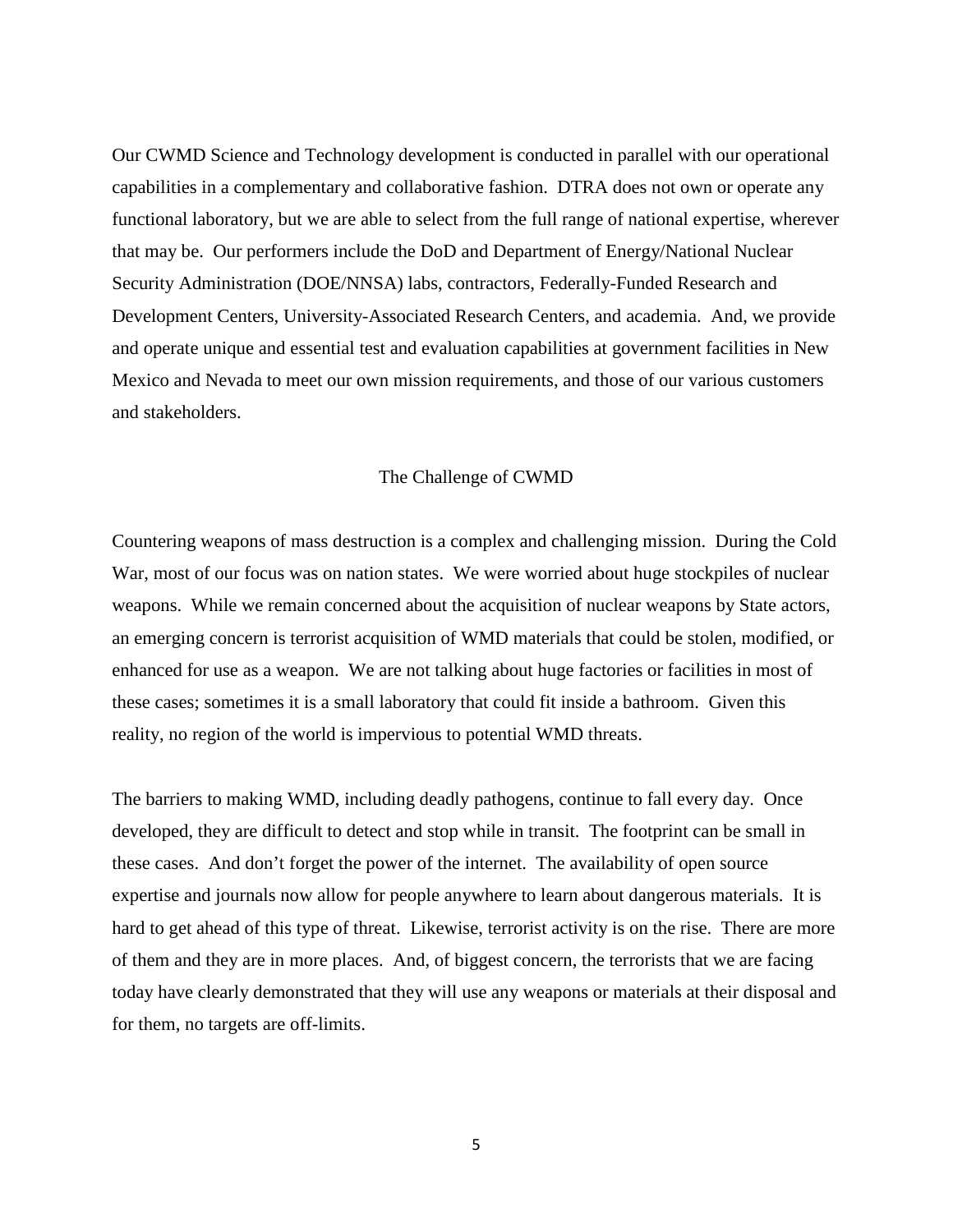Let me add a couple of additional factors. The increased movement of people means that devastating diseases, whether spread naturally, accidentally or intentionally, can be transferred worldwide through a simple plane trip. There is also a greater threat of animal-to-human pathogen transmission due to the growth of the population which has pushed individuals to reside where only animals once lived.

In addition, the prevention space is hard to quantify and the demand signal continues to increase. It is difficult to assess what crises we have averted as a result of forward-leaning actions to prevent materials from falling in the wrong hands. The job will never be "completed" nor absolute. Prioritization, cooperation, and leveraging ability is key in this environment. You can't simply be "everywhere" to counter these threats.

#### Partnerships

For all of these reasons, countering WMD threats has to be performed on a larger scale than just one single institution. No one Department, no single geographic region, no single country can marshal the necessary capabilities alone to successfully fight the WMD threats we face in this day and age. Success requires careful collaboration and communication across a variety of functional areas and also with a diverse group of institutions, partner nations and organizations abroad. In addition to established partners like the Departments of Energy, Justice, State and Homeland Security, we also have key relationships with the Department of Health and Human Services, including its Centers for Disease Control and Prevention, and international organizations like the World Health Organization and the World Organisation for Animal Health. These health-focused organizations are critical partners as we address biological threats. As the Ebola outbreak showed, biothreats are both a public health issue as well as a biosecurity and biosafety issue.

#### Success in this New Reality

The countering weapons of mass destruction effort is further complicated because WMD events are occurring more often and in real-time. In 2011, DTRA provided real-time technical and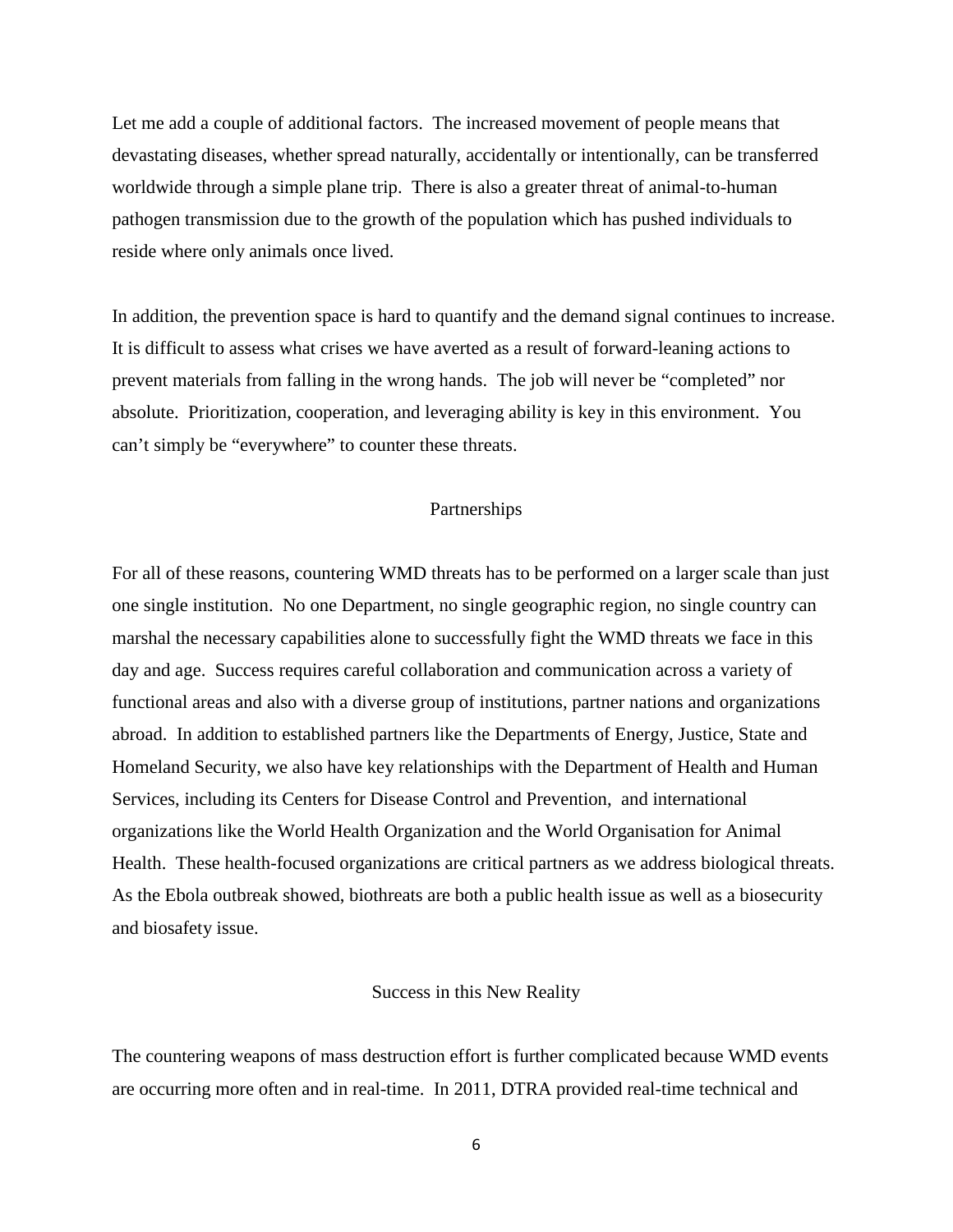modeling assistance to our US Armed Forces in Japan and the Japanese government in dealing with the estimated 9.0 magnitude earthquake and subsequent tsunami that battered the east coast of Honshu, Japan. The tsunami damaged the Fukushima nuclear power plant, and resulted in the biggest nuclear accident since Chernobyl. At the same time, DTRA was providing planning support to Operation Odyssey Dawn and played a role in the eventual destruction of the declared chemical weapons in Libya. DTRA had several lines of support in the destruction of Syria's chemical weapons. We worked with our DoD partners to create a first ever field- deployable chemical weapons destruction facility in a mere five months. In 2013, working with our interagency partners, DTRA was able to outfit a ship to host the destruction facility in 66 days. Both achievements were remarkable in terms of their turnaround times and had a direct impact on the success of destroying 600 metric tons of Syria's declared chemical weapons and materials. And of course in 2014 and 2015, DTRA led several lines of effort in response to the Ebola outbreak in West Africa. DTRA developed and provided medical countermeasures and diagnostic equipment; created and shared situational awareness tools and modeling data; purchased and delivered mobile labs and laboratory equipment; provided Ebola response training; and developed, tested and fielded the Transportation Isolation System – a novel system which allows for the transport of multiple military members exposed to a deadly, highly infectious disease, such as Ebola while still keeping the medical caregivers and aircrew safe from exposure. Some of these efforts demonstrate our ability to move quickly and adapt to everchanging threats, while others – especially medical countermeasures – are the result of years of research and having the foresight 5, 10, even 15 years ago, to address WMD threats that were not of concern to most people.

I highlight these examples for the Committee for three reasons. One, we have a track record of success with several high profile and significant CWMD challenges.

Two, nearly every year since 2011, we have faced another WMD crisis. These are not necessarily situations that can be easily budgeted or planned. In these cases, we are forced to surge our efforts and reprioritize resources from more steady-state types of activities.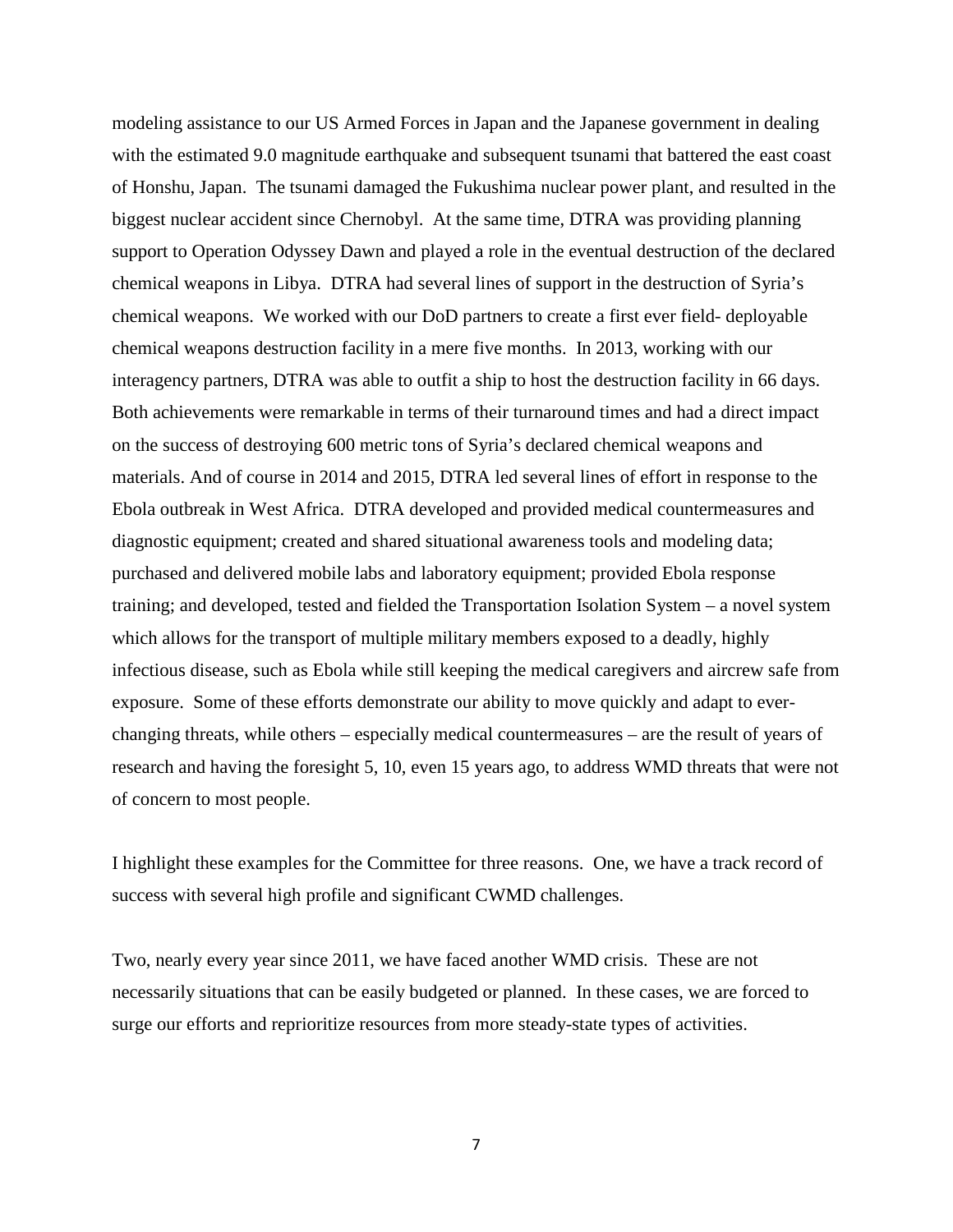And the third reason is because the unique authorities and funding that Congress provides to us each year allows us to respond to these challenges. When we are presented with a WMD challenge, we carefully review our various authorities and funding and approach problems on a regional, mission-focused basis. We have internally organized ourselves to promote communication, agile contracting, rapid innovation, and quick turn decision-making to achieve success. DTRA's ability to rapidly respond to the nation's requirements remains at the fundamental core of the Agency mission and directly enables accomplishment of real-time US global health and national security objectives.

#### The Levant

Let me give you an example. The devastating turmoil in Syria has had a broad impact to the security of the Middle East and beyond. It was clear by 2012 that the countries neighboring Syria both wanted and needed improvements to their military and civilian response sectors to counter the possible illicit WMD-related trafficking coming from Syria. DTRA immediately started working with USCENTCOM and the whole of the U.S. Government to build the countering weapons of mass destruction capacity of the Governments of Jordan, Turkey, Iraq, and Lebanon. In these countries, to varying degrees we train, equip, and exercise with the military and civilian sectors so they can address non-proliferation, counter-proliferation and consequence management issues.

For Jordan, now home to over 600,000 Syrian refugees, the potential for WMD coming across its borders became a critical concern and they approached the U.S. Government for assistance.

Working within the Department of Defense, the interagency, and utilizing the capabilities of the Nunn-Lugar Cooperative Threat Reduction Program, DTRA is making a significant difference to Jordan's regional security approach through the Jordan Border Security Program (JBSP), just one of many projects on-going in Jordan today. This work is now more important than ever given the rise of ISIS, the clear use of chemical weapons, and the well-known intention of terrorists to utilize any WMD material against the United States and our allies.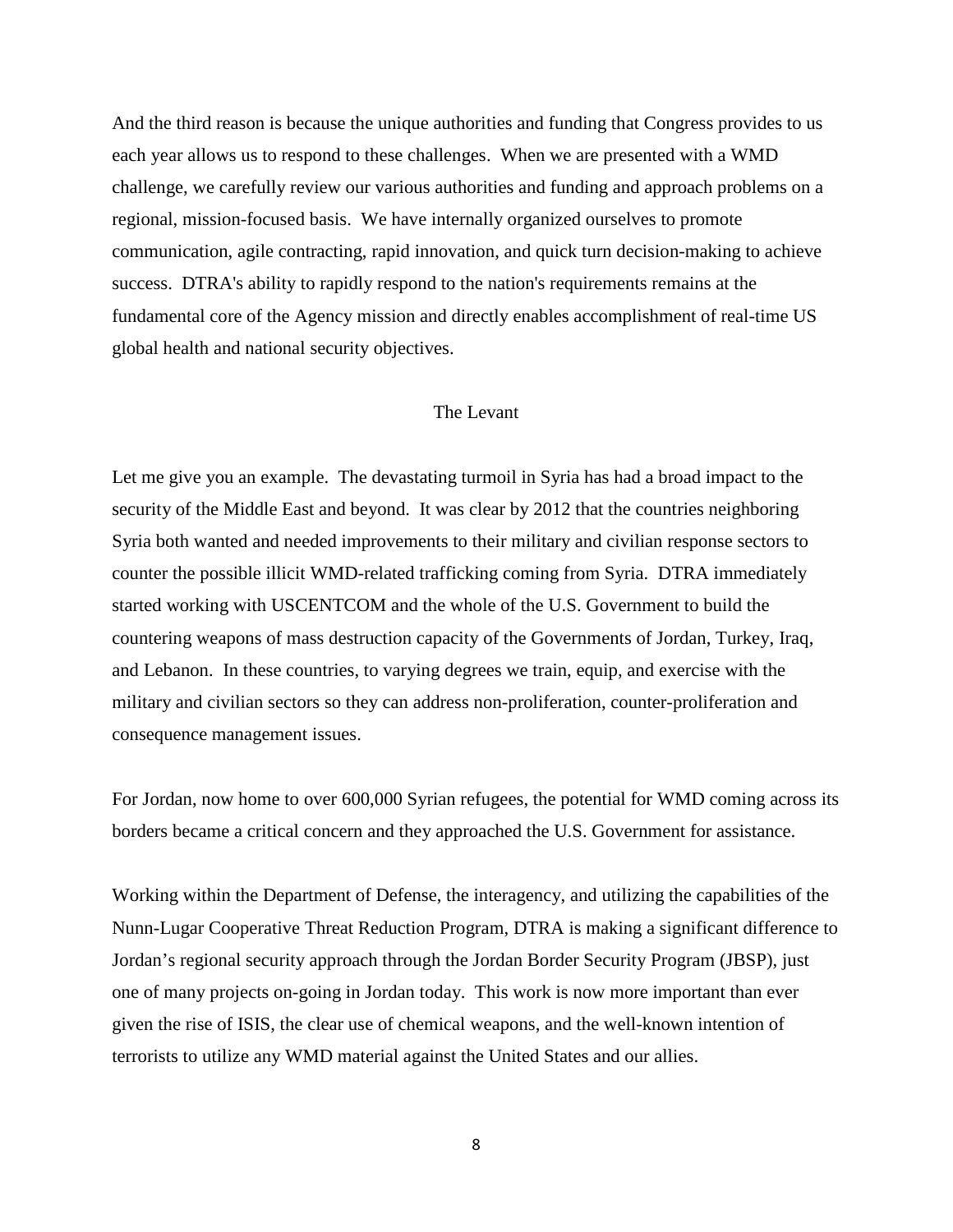The Jordan Border Security Program provides automated border security capabilities – an integrated border surveillance system and a command and control network that provides a common operating picture to the Jordan Armed Forces (JAF). The Phase 1 system was implemented on the Northern border with Syria. Phase 1 was implemented by another partner through Foreign Military Financing, but Jordan had not allocated funding for later phases. Through the unique authorities and funding available through the Nunn-Lugar Cooperative Threat Reduction program, DTRA was able to fund and implement Phases 2 and 3 of the program. The Phase 2 section picks up on the boundaries of the Phase 1 system towards the Syrian and Iraqi borders. Phase 3 provides overlapping coverage of the Iraqi border. These phases expand Jordan's capability to remotely monitor its vulnerable borders. Simply put, the length of the border (Phase 1 and 2) is roughly about a trip from Washington, D.C. to Raleigh, North Carolina. Phase 3 is an additional trip from Raleigh down to Charleston, South Carolina. Given the threats that Jordan faces, all three Phases are critical for success.

Through assertive management of timelines and schedules the U.S. Government provided an initial operating capability to Jordan in December 2014, far in advance of what was originally projected. As JAF personnel became familiar and more accustomed to the system and they placed more operators along the border, Jordan began to have operational successes and begin interdicting border incursions. In fact, after only about six weeks of using the system, JAF detected several vehicles trying to cross a berm and penetrate into Jordan from Syria. Today, the systems are fully operational and this project has been officially transferred to the Kingdom of Jordan who will maintain it throughout its lifecycle.

In addition, the Nunn-Lugar border security effort was enhanced by DTRA's CBRN Preparedness Program (CP2) and its ongoing engagements with USCENTCOM in the region. CP2 is a Combat Support Agency effort for Global Combatant Commanders. Utilizing 2014 NDAA Section 1204 authorities, CP2 provides assistance to the military and civilian first responder organizations of designated Partner Nations, to include Jordan, Lebanon, Iraq, and Turkey, which border Syria.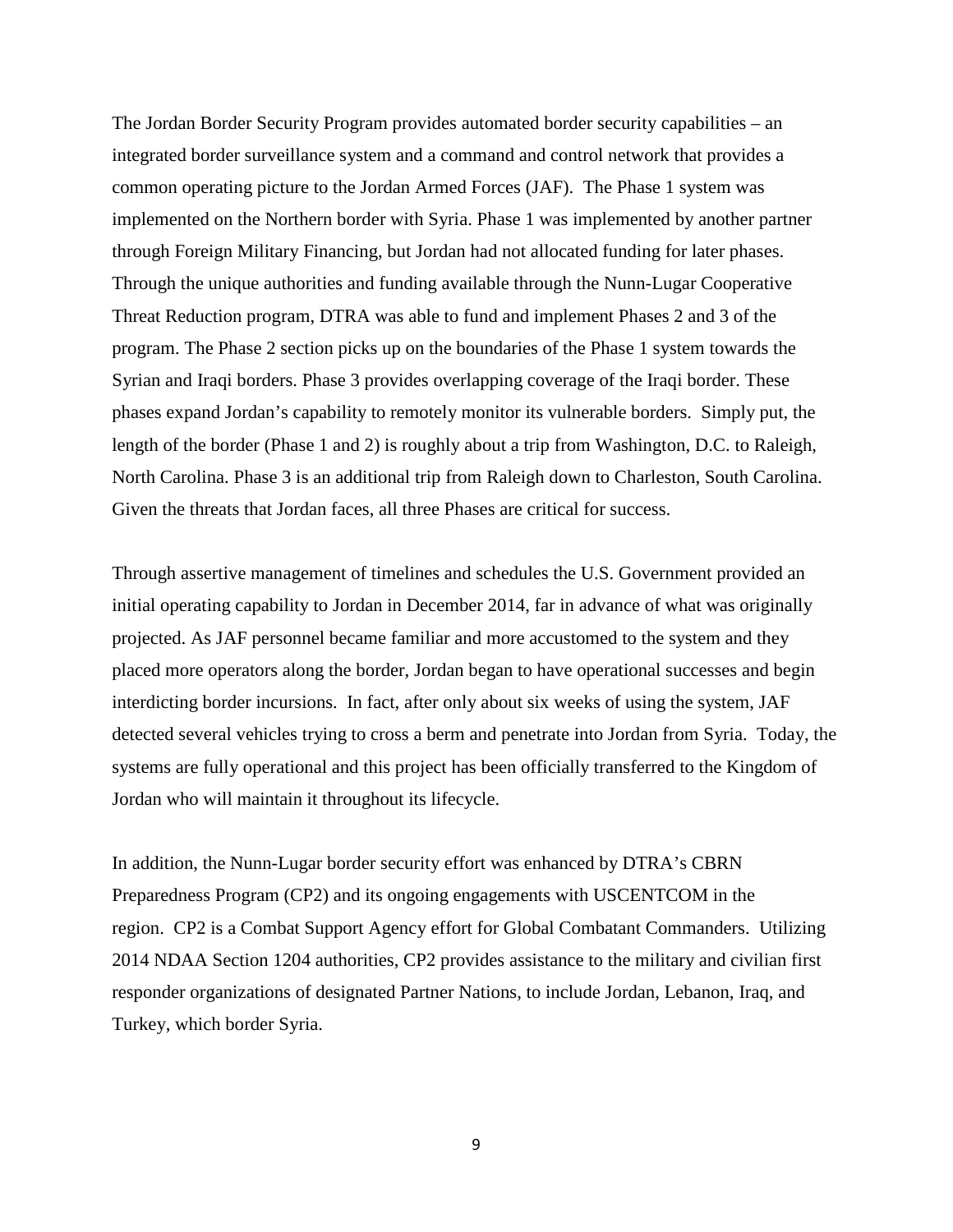The JBSP is a Defense Agency effort, while CP2 is a Combat Support Agency effort. Two different funds, two different authorities, two different DoD customers, but one country and one threat. Jordan is a good example of where a Defense Agency and Combat Support Agency come together completely. It is a coordinated and smooth effort.

#### Ukraine

Another excellent example of our building partnership capacity efforts involves Ukraine. DTRA has successfully worked with the Ukrainians for many years, in particular on border security efforts. Our longstanding work with the Ukrainian State Border Guards Service has focused on how to look for weapons of mass destruction (WMD), toxic chemicals, or associated WMD materials. We trained them on how to detect smuggled devices and related techniques.

Now, obviously, our help is needed more than ever. The Ukrainians are understandably worried about controlling border crossing points where known smugglers traverse. They want to make sure that no WMD or smuggled devices make it into their country and they have the desire to be better prepared to respond.

In 2014, DTRA, in close collaboration with U.S. Embassy Kyiv, delivered a motorized brigade and engineering battalion's worth of vital border security equipment in 18 months. This included communications equipment to improve command and control capabilities, personnel sustainability and engineering equipment to support immediate operations near conflict zones, and other mobility assets to patrol borders, administrative boundaries, and territorial waters. In close collaboration with the Ukrainian State Border Guard Service and other US Government agencies, DTRA applied Nunn-Lugar Cooperative Threat Reduction program funding to deliver Ukraine \$39 million worth of assistance. By leveraging DTRA's expertise in capacity building, the Ukrainians are better prepared to detect smuggled WMD devices and are better prepared to respond to potential future WMD threats across the Russian and separatists borders.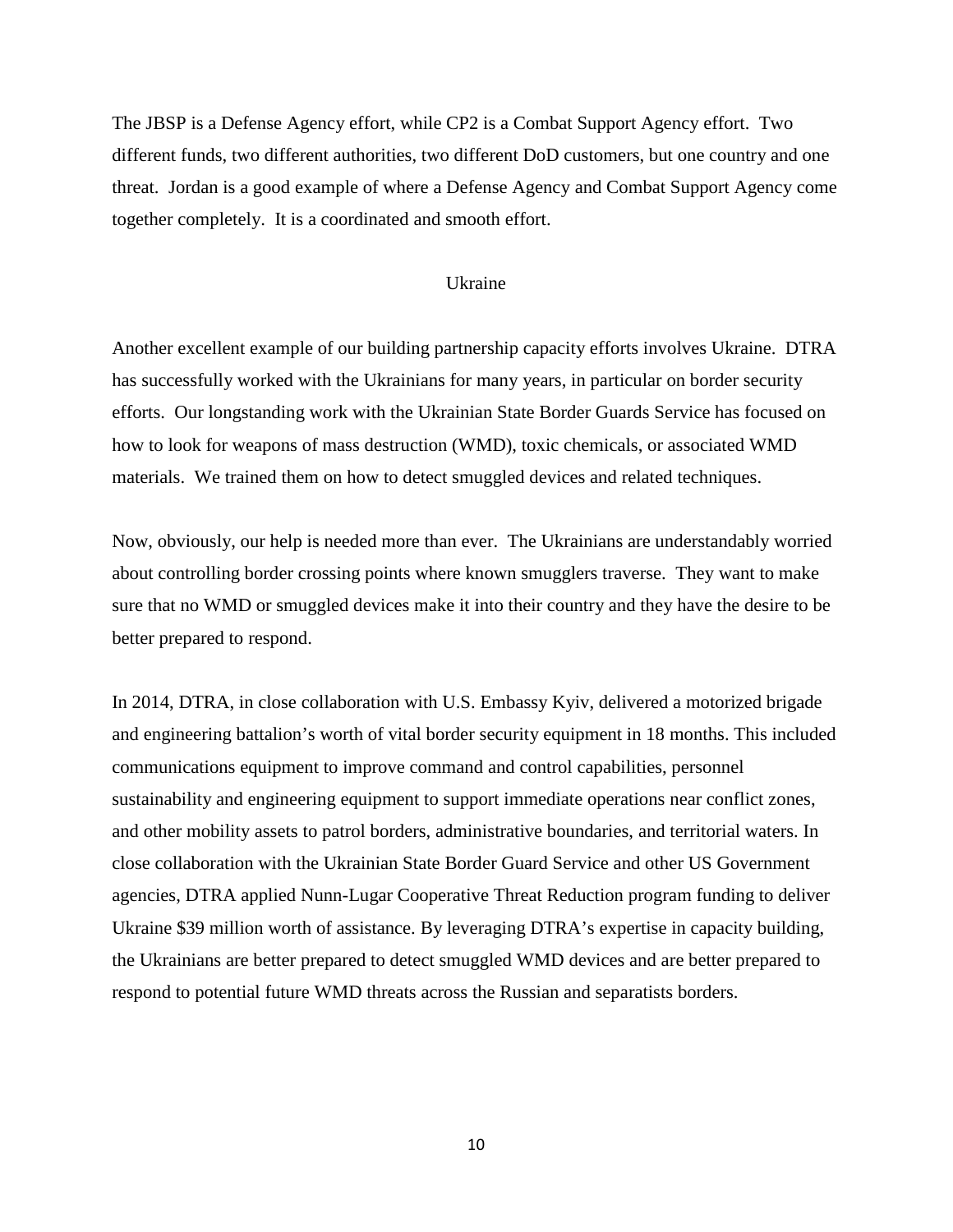At the same time, DTRA's CP2 is also working in Ukraine to provide critical skillsets needed for responding and handling CBRN material safely. Much like Jordan, this effort complements the border security work.

This is the type of work that DTRA does in many places around the world, places such as Moldova, Georgia, Albania, and Kosovo.

#### Support to the Nuclear Deterrent

Last year I shared with the Committee our intent to establish a Nuclear Enterprise Support Directorate (J10) to support the nuclear deterrent. This action fulfilled a commitment to elevate and increase focus on our nuclear mission in order to meet the expectations of the DoD Nuclear Enterprise Review. I am pleased to inform the Committee that our J10 reached full operational capability in May 2015. Our J10 has continued to develop programs in a wide array of areas, including nuclear surety, stockpile logistics, inspections, education, training, exercises, as well as assessments and Countering-WMD.

#### Joint Improvised-Threat Defeat Agency

I also want to update the Committee about the Department's intent to realign the Joint Improvised-Threat Defeat Agency (JIDA) under DTRA. This move is in response to the fiscal year 2016 National Defense Authorization Act which prohibited JIDA from standing up as a separate agency and directed that the capabilities of JIDA be transitioned to a military department or to an existing defense agency.

I can assure the Committee that the Counter-Improvised Explosive Devices and the CWMD missions will be preserved and enhanced under this transition. Both these missions are critical for the safety of our nation's warfighters and to the national security of our country and that of our allies. JIDA will now transition and operate under the authority, direction, and control of DTRA. Realigning JIDA under DTRA will enhance upstream threat prevention and defeat capabilities. Other areas of collaboration will include sharing science and technology information, collaborating on security cooperation and building partner nation capacities,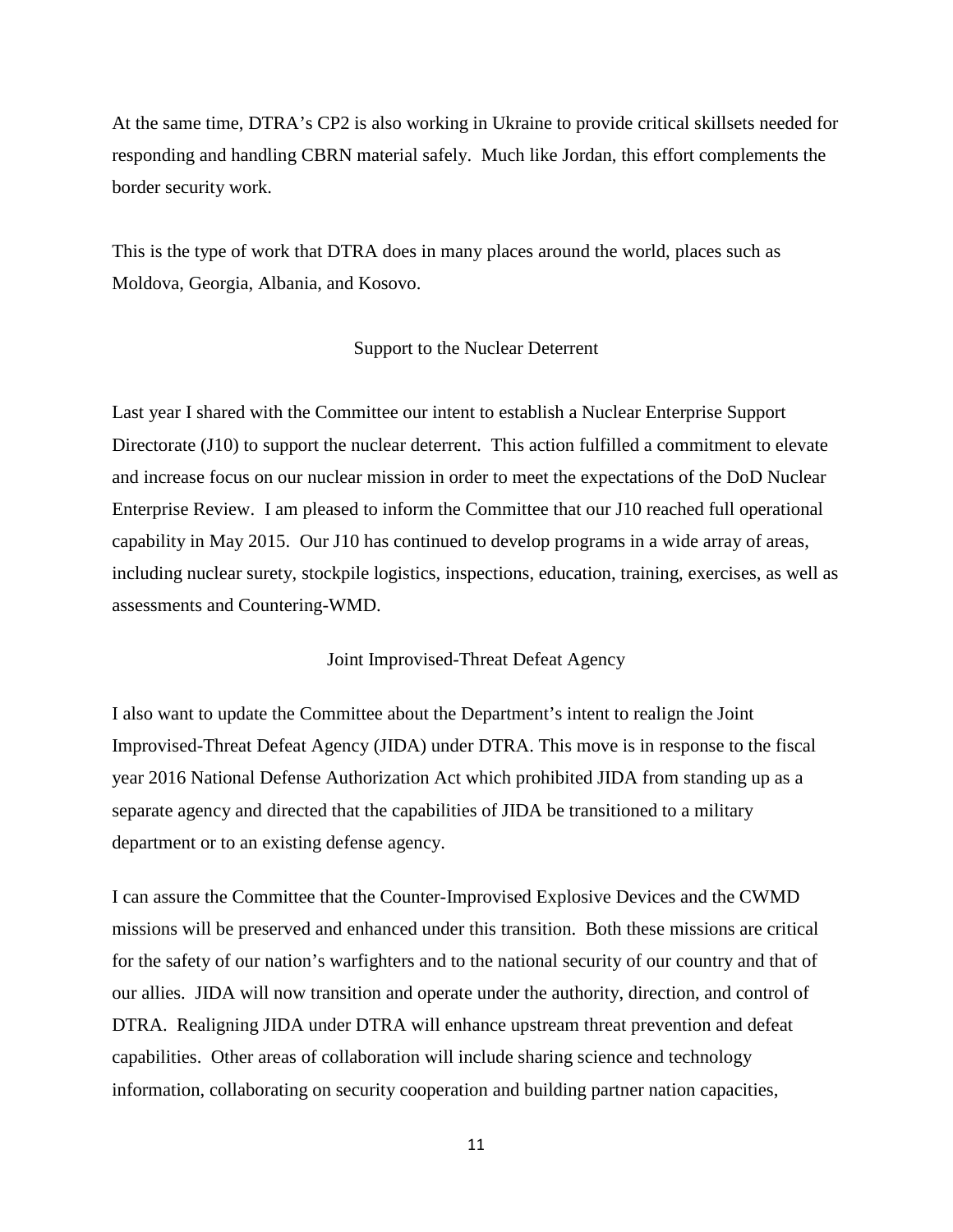leveraging acquisition and information technology strengths, sharing expertise particularly in anticipating and identifying emerging threats, and improving each other's situational awareness regarding indications and warning on global threats. Under DTRA, JIDA will now be referred to as the Joint Improvised-Threat Defeat Organization (JIDO).

#### Budget Request

#### Fiscal Year 2017 (FY17) DTRA Budget Request Overview

Our base budget request for FY17 is \$1.2 billion and comprises Defense-wide Research, Development, Test and Evaluation; Operations and Maintenance; Procurement; and Nunn-Lugar Cooperative Threat Reduction (CTR) appropriation accounts. In addition, DTRA executes the \$361.4 million Science and Technology (S&T) portion of the DoD Chemical and Biological Defense Program (CBDP) and serves as the funds manager for the remainder of that program's funding, \$832.8 million. Additionally, \$408.3 million in overseas contingency operations funds have been requested in the Joint Improvised-Threat Defeat Fund (JIDF) for execution by JIDO. Therefore, the total DTRA resource portfolio is approximately \$2.84 billion. Details and highlights for these requests follow.

#### *Operations and Maintenance Funding*

O&M funding directly supports the warfighters and national missions as it pays for planning, training, exercises, and other means for collaboration across DoD, the USG, and international partners. O&M funding is the fuel that enables us to reach out to our components and personnel, the warfighters, and international partners across the globe.

The requested \$448.1 million in O&M funding would be applied as follows:

\*\* Nonproliferation Activities (\$70.3 million) for arms control activities including the conduct of USG inspections of foreign facilities, territories, or events; coordination and conduct of the escort of inspection teams for inspections or continuous monitoring activities in the U.S. and at U.S. facilities overseas; and the acquisition and fielding of technology capabilities required to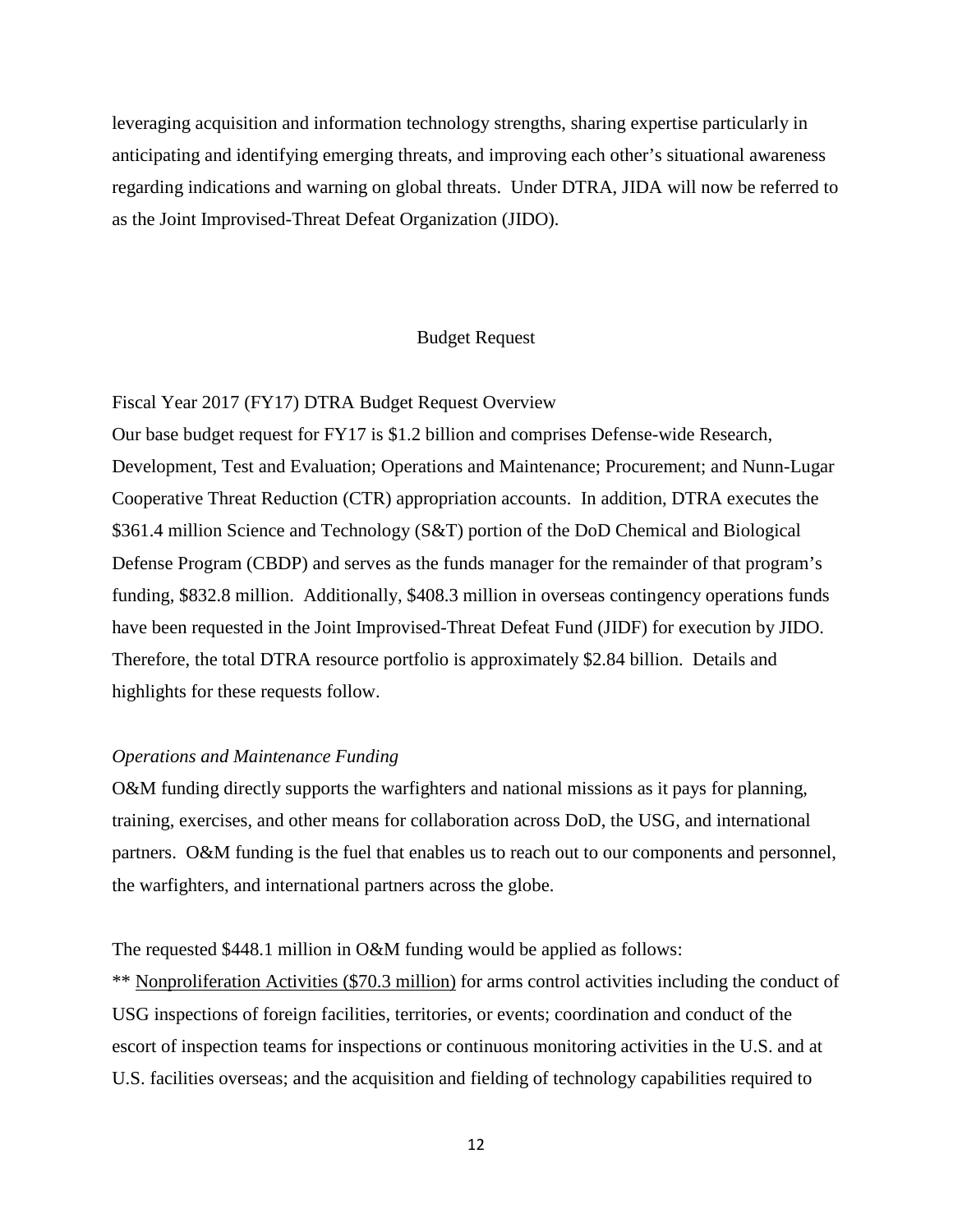implement, comply with, and allow full exercise of U.S. rights and prerogatives under existing and projected arms control treaties and agreements. Last fiscal year, we conducted 37 New START Treaty missions, 24 Open Skies Treaty missions, 22 conventional engagements in Ukraine, and established a Chemical Weapons Convention treaty monitoring detachment at Pueblo Chemical Depot.

\*\* WMD Combat Support and Operations (\$188.0 million) for a wide range of combat and warfighter support to the Joint Chiefs of Staff, the Combatant Commanders, and military forces as they engage the WMD threat and challenges posed to the U.S., its forces and allies. DTRA supports the essential WMD response capabilities, functions, activities, and tasks necessary to sustain all elements of operating forces within their area of responsibility at all levels of war.

\*\* U.S. Strategic Command Center for Combating WMD (\$10.3 million) for DTRA direct support to the SCC-WMD including providing strategic and contingency planning, policy, and analytical support; developing interagency relationships; and working closely with USSTRATCOM partners to establish the means for assessing and exercising capabilities to combat WMD.

\*\* Core Mission Sustainment (\$179.5 million) for a wide range of enabling capabilities which include information management; resource management; security and asset protection; acquisition and logistics management; strategic planning; leadership and professional development; and provide the safety, security, and efficiency necessary for mission success.

#### *Nunn-Lugar Cooperative Threat Reduction Program*

The request of \$325.6 million for this important program would be used as follows:

\*\* Strategic Offensive Arms Elimination (\$11.8 million) for propellant destruction and elimination activities of SS-24 ICBM solid rocket motors in Ukraine.

\*\* Chemical Weapons Destruction (\$2.9 million) for working with Iraq to secure and inventory toxic industrial chemicals and materials from those who seek to exploit them and with other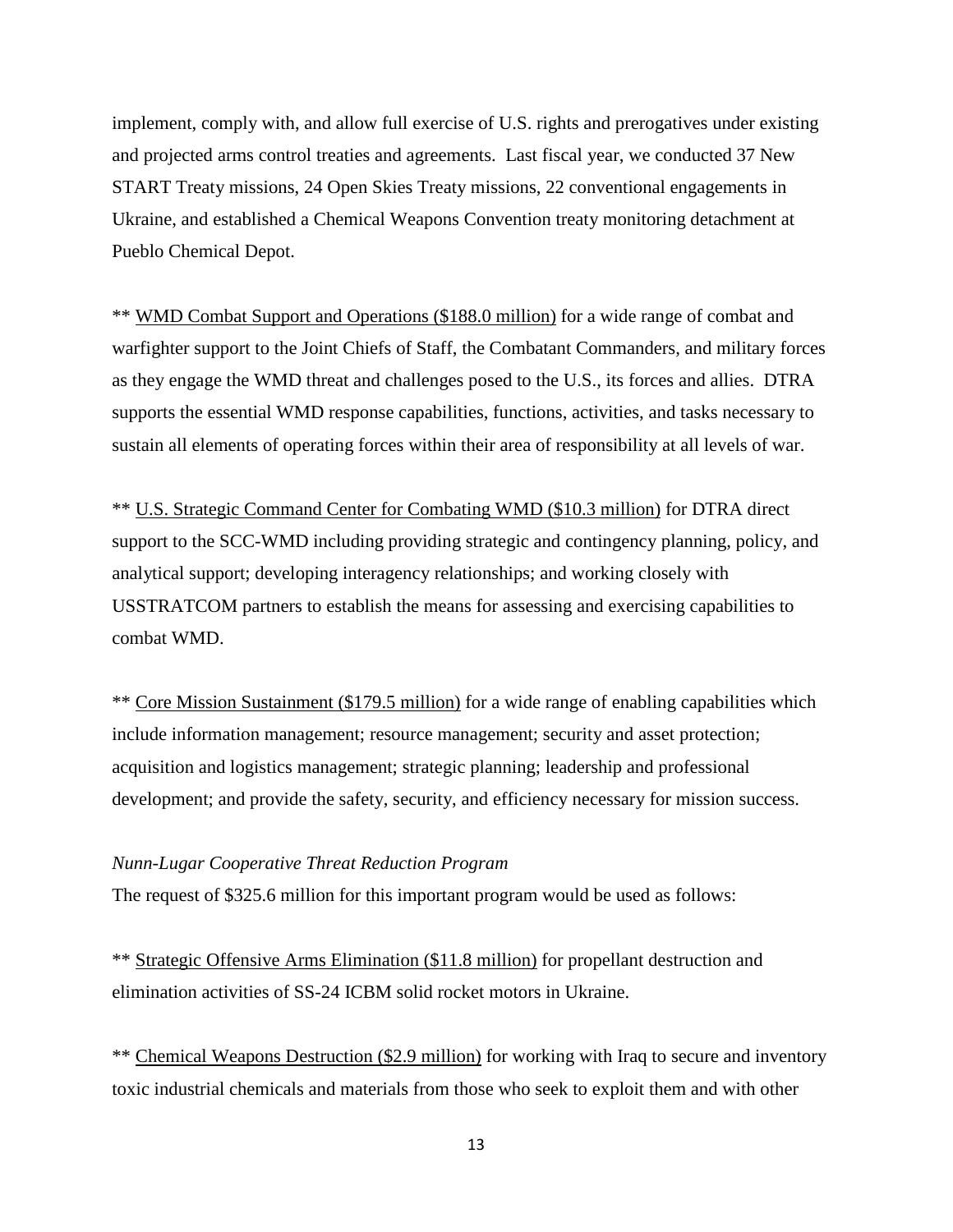partner countries to reduce threats by assessing and being prepared to destroy chemical weapons stockpiles, chemical agent research capabilities, and production facilities..

\*\* Global Nuclear Security (\$16.9 million) for improving nuclear material security, including security for weapons-usable nuclear material. This program also assists in the secure transport of high-threat radiological and nuclear weapons-usable material to secure storage areas, or to processing facilities for disposition. The program also directly supports planning and preparation activities related to potential contingency response requests to secure, transport and dispose of interdicted nuclear weapons, components or material.

\*\* Cooperative Biological Engagement (\$214.0 million) for preventing the proliferation of biological weapons, weapons materials, and expertise. This program secures certain biological agents at their source, and conducts activities that facilitate detection and reporting of highly pathogenic diseases of national security concern. This program works closely with other US Government departments and agencies, international partners and the private sector.

\*\* Proliferation Prevention (\$50.7 million) to enhance the capability of partner countries to deter, detect, report, and interdict illicit WMD trafficking across international borders.

\*\* Threat Reduction Engagement (\$2.0 million) to support relationship-building engagements intended to strategically advance the Nunn-Lugar Cooperative Threat Reduction Program mission with new partners and new geographic locations.

\*\* Other Assessments/Administrative Support (\$27.3 million) to provide a network of regional offices and bilateral offices at US Embassies to facilitate DTRA activities and ensure that DoDprovided equipment, services, and related training are fully accounted for and used effectively and efficiently for their intended purposes. This account also funds Nunn-Lugar program travel, logistics, translator/interpreter support, and other Agency support.

#### *Research, Development, Test, and Evaluation*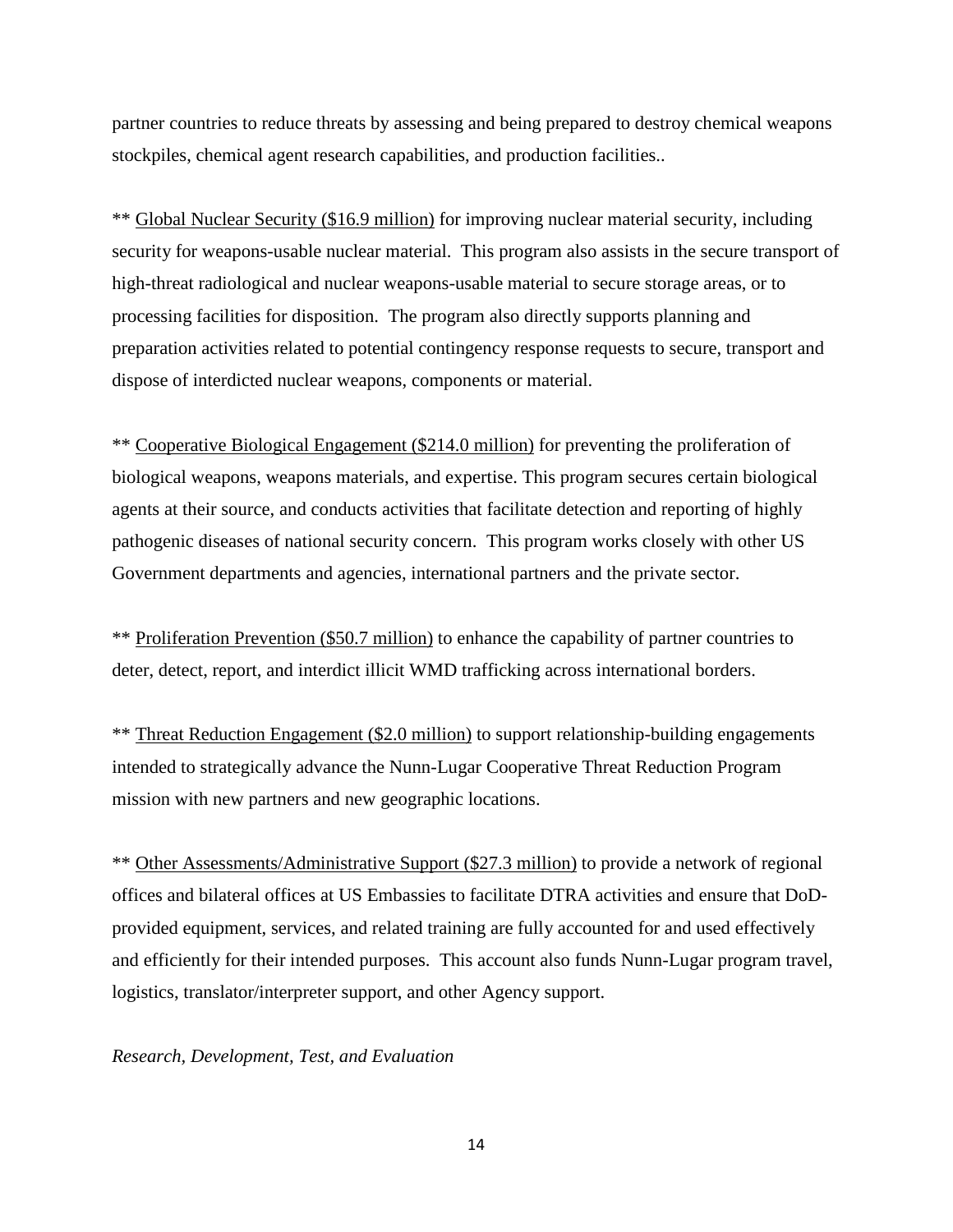DTRA RDT&E programs respond to the most pressing CWMD challenges including stand-off detection, tracking, and interdiction of WMD; modeling and simulation to support weapons effects and hazard predictions; classified support to Special Operations Forces; defeat of WMD agents and underground facilities; and protection of people, systems, and infrastructure against WMD effects.

DTRA RDT&E is unique in being focused solely on CBRNE; tied closely with the agency's Combat Support responsibilities; has a top-notch in-house field test capability; relies upon competitive bids, the national labs, industry, and academia rather than an in-house laboratory infrastructure, allowing for a "best of breed" approach to performer selection; and is nimble and responsive to urgent needs. DTRA's test beds provide unmatched threat-representative target structures and threat-characteristic geologies. We support a number of Service, Joint Staff, and Combatant Command priorities, including development of the Large Caliber Penetrator; expanded tactics, techniques, and procedures for use of the Joint Programmable Fuse; and enhanced U.S. missile defeat capabilities.

The agency has a comprehensive, balanced CBRNE S&T portfolio that supports DoD goals and is well connected with DoD customers, as well as interagency and international partners. Our RDT&E approach balances the need for near-term pay-off with the need for long-term technology and capability development, knowledge and expertise, and is centered upon the following programs: Basic Research (6.1), Applied Research (6.2), Advanced Research (6.3), and System Development and Demonstration (6.5). The requested RDT&E funding totals \$461.3 million. We are requesting \$35.4 million in Basic Research to provide for the discovery and development of fundamental knowledge and understanding by researchers primarily in academia and world-class research institutes in government and industry. The DTRA Fiscal Year 2017 request also includes \$154.9 million for WMD Defeat Technologies Applied Research, which is used to translate fundamental knowledge into useful materials, technologies, and concepts that address recognized CWMD needs. Our \$266.4 million budget request for Proliferation Prevention and Defeat Advanced Research funds development of systems, subsystems, and component integration to build, field and test prototypes to assess utility and feasibility of technology solutions to well-defined CWMD requirements. Finally, \$4.6 for WMD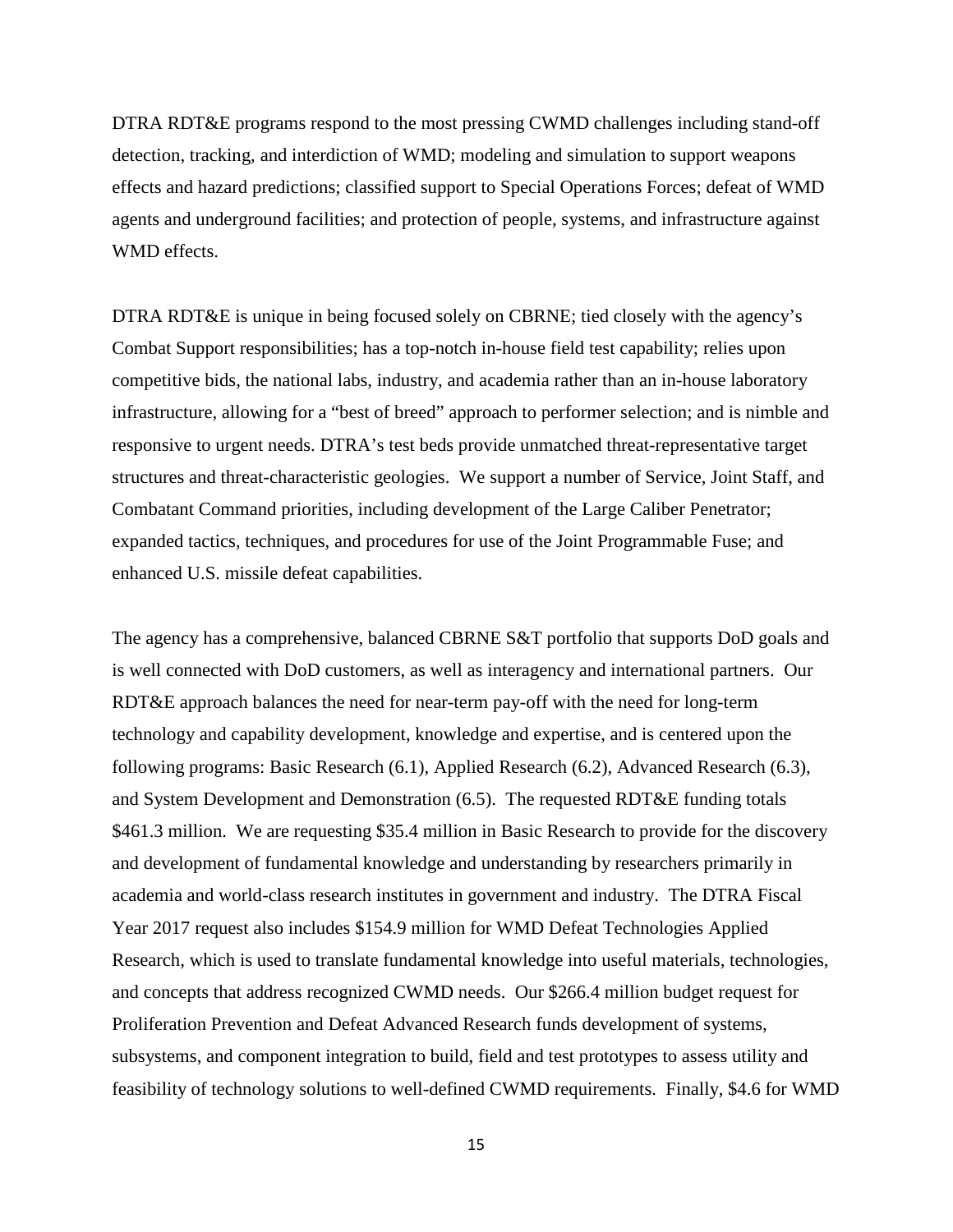Defeat Capabilities System Development and Demonstration funds development, operational testing, and initial deployment of mature technologies and systems.

These programs have resulted in significant capability transfer to the warfighter. DTRA has transitioned nuclear detection and forensic capabilities to the Air Force Technical Applications Center and the Army's 20<sup>th</sup> CBRNE Command. All 57 National Guard Civil Support Teams now benefit from use of the Mobile Field Kit, a hand-held device and application that integrates and coordinates the readings from multiple radiation sensors. We've achieved initial operating capacity for the National CWMD Technical Reachback Support Enterprise, providing 24/7 CBRNE decision support capability for planning, operations, and post event analysis to Combatant Commands, OSD, the Joint Staff, the Intelligence Community, and other USG agencies. We're hard at work developing capabilities for missile defeat, advanced analytics and discovery processes to predict the emergence of future threats, standards and technologies to protect critical systems from electromagnetic pulse, and models to predict the multidimensional effects of nuclear weapons use for USSTRATCOM.

#### *Procurement, Defense-Wide*

The DTRA Fiscal Year 2017 budget request includes \$6.6 million in procurement for missionessential major equipment and vehicles.

#### *Chemical and Biological Defense Program S&T*

The Department's CBDP S&T programs support DoD-wide efforts to research, develop, and acquire capabilities for a layered, integrated defense against CBRNE agents; better understand potential threats; secure and reduce dangerous materials whenever possible; and prevent potential attacks. Although funding for the CBDP is not part of the DTRA budget request, the agency executes the S&T portion of this program, for which the Department has requested approximately \$361.4 million in FY17. The agency also manages funding execution in support of CBDP advanced development and procurement.

#### *Overseas Contingency Operations Funds*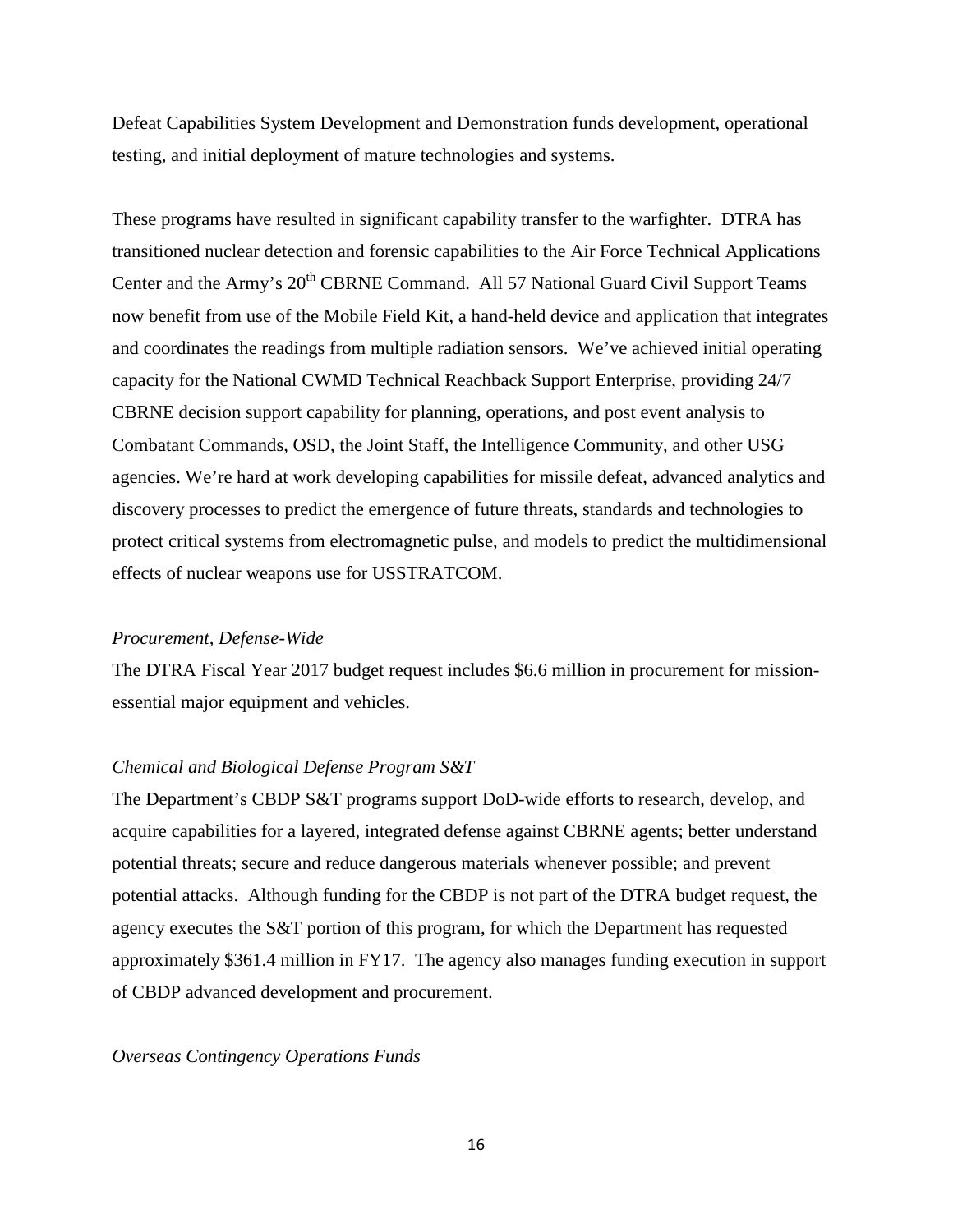#### *Joint Improvised-Threat Defeat Fund*

The \$408.3 million requested in the JIDF will enable JIDO to support DoD efforts to counter improvised threats with tactical responsiveness and through anticipatory, rapid acquisition in support of Combatant Command's efforts to prepare for, and adapt to, battlefield surprise. JIDO accomplishes this mission by sustaining an advanced information technology and fusion infrastructure that enables a threat awareness and understanding capability; providing expeditionary, forward deployed operations, intelligence, training, and advisory capabilities with reach-back support linked to broad intelligence community, interagency, industry, and academia communities of action; enabling rapid and innovative counter-improvised-threat solution development and delivery; and supporting Military Departments/Services' pre-deployment training and Combatant Commands' priority training-exercise support requirements as requested and validated.

I would like to thank the Committee for this opportunity to share some of our recent efforts and accomplishments. There are a number of challenges on the horizon, but I am confident that the resources provided in our budget request will allow us to appropriately address these problems. I hope that we will continue to earn the Committee's trust and support in meeting WMD threats and ensuring our security. Thank you, again, for the opportunity to be here today. I would be pleased to respond to your questions.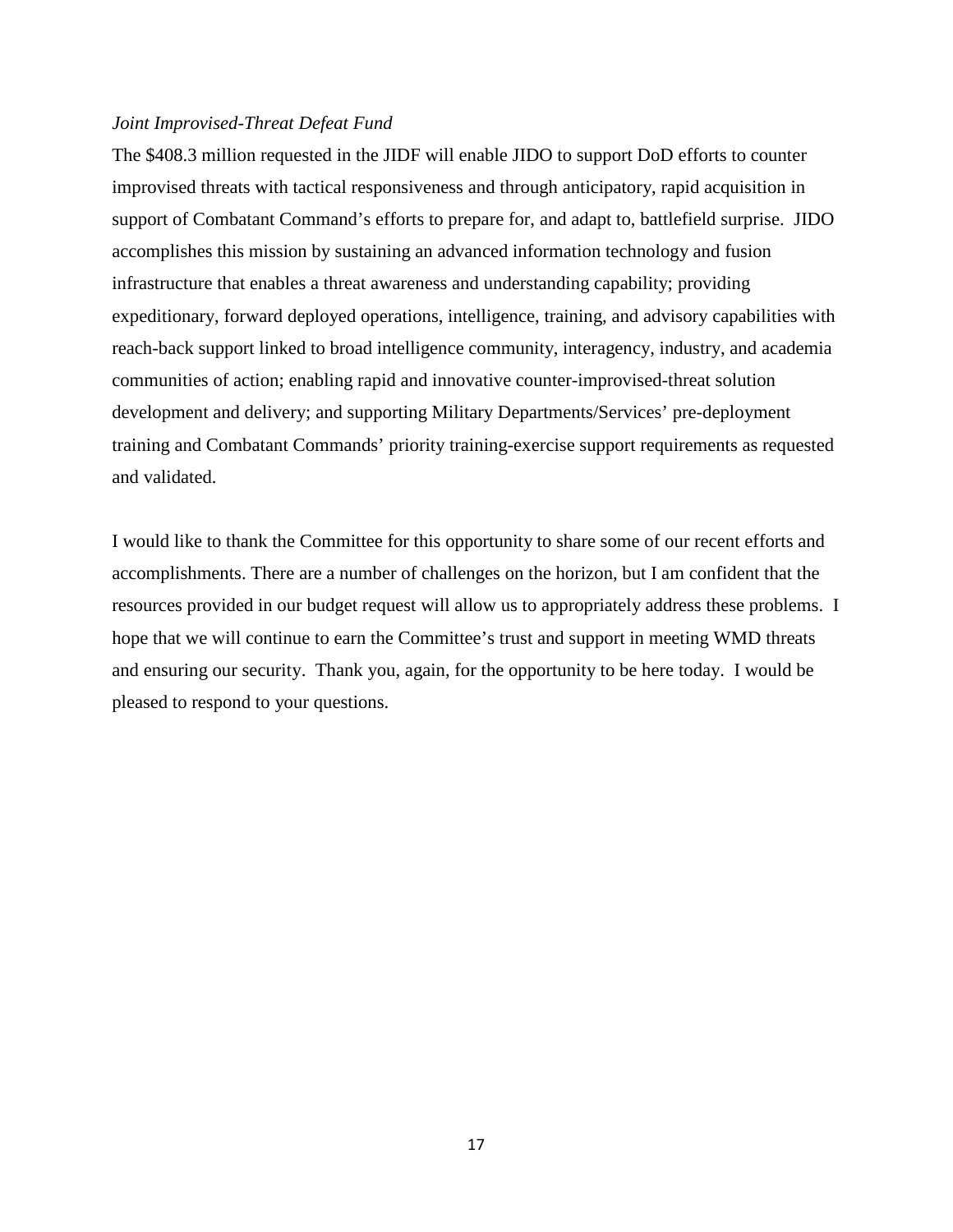# <span id="page-25-0"></span>NOT FOR DISTRIBUTION UNTIL RELEASED BY THE HOUSE ARMED SERVICES COMMITTEE

# STATEMENT OF

# DR. WENDIN D. SMITH DEPUTY ASSISTANT SECRETARY OF DEFENSE FOR COUNTERING WEAPONS OF MASS DESTRUCTION BEFORE THE HOUSE ARMED SERVICES COMMITTEE EMERGING THREATS AND CAPABILITIES SUBCOMMITTEE FEBRUARY 10, 2016

NOT FOR DISTRIBUTION UNTIL RELEASED BY THE HOUSE ARMED SERVICES COMMITTEE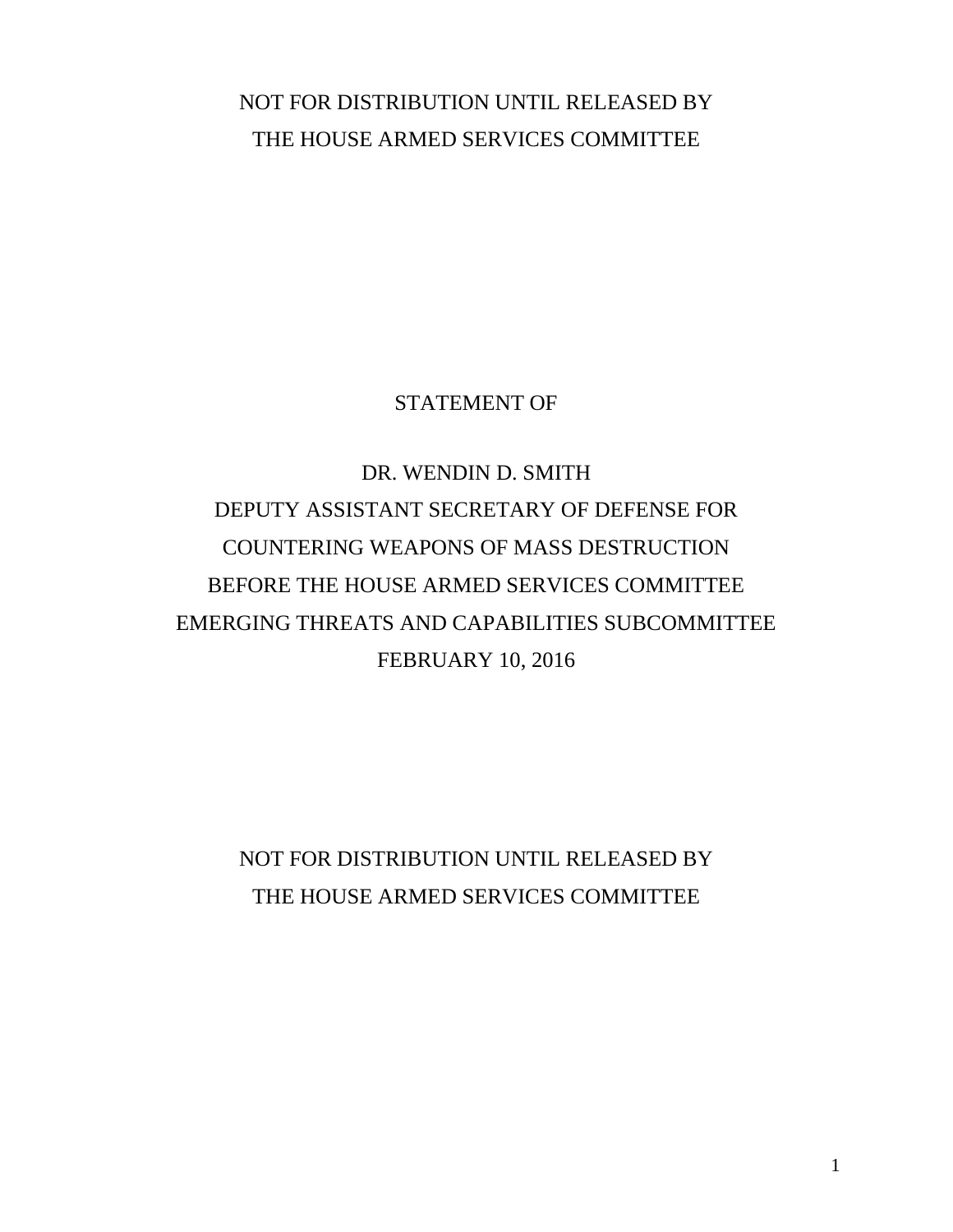#### **INTRODUCTION**

Chairman Wilson, Ranking Member Langevin, and Members of the Subcommittee, I am pleased to testify today about the Department of Defense (DoD) Countering Weapons of Mass Destruction (C-WMD) policy portfolio that I supervise, and the Fiscal Year (FY) 2017 budget request. Today's complex security environment has made countering WMD threats ever more challenging and multi-dimensional. Three competing trends highlight the challenges we face in countering WMD. First, despite persistent efforts by the international community, some state actors continue to demonstrate interest in developing, acquiring, or advancing WMD materials and programs. Recent provocative and dangerous activities by the Democratic People's Republic of Korea (DPRK) highlight the continued challenges posed by state-based threats, and our need to remain vigilant. Second, non-state actors are concurrently demonstrating an increasing interest in acquiring or developing WMD capabilities, and have signaled their intent to use WMD if acquired. For these actors, traditional statecraft and nonproliferation tools may not be effective, requiring that we identify new and creative approaches to deter and prevent nonstate acquisition and use of WMD. Third, our increasingly interconnected world enables the diffusion of WMD-related knowledge, materials, and technology to those seeking to harm the United States at home or our interests abroad. We believe it is critical to prepare for these emerging challenges, including the WMD-related threats evolving from the application of advanced technologies such as with additive manufacturing, unmanned systems, and cyber tools. We must continually exercise flexibility and creativity in countering emerging WMD challenges.

In 2014, then-Secretary Hagel issued a Strategy for Countering Weapons of Mass Destruction (CWMD) that updated DoD's approach to this challenge and directed DoD components to focus on particular lines of effort, objectives, and supporting activities. My testimony today will: outline how, almost two years following its release, we are applying this strategy to reduce the threat to the United States from chemical, biological, radiological, or nuclear (CBRN) weapons or materials, and preview how these efforts relate to the FY 2017 budget request.

As the Deputy Assistant Secretary of Defense for CWMD, I am responsible for establishing policies and guidance to protect our armed forces and other U.S. interests from a CBRN attack; and for representing DoD's interests on counterproliferation and non-proliferation policy issues. My office contributes to international efforts such as the Proliferation Security Initiative (PSI), the Nuclear Security Summit (NSS), and the Global Health Security Agenda (GHSA). We also support the Department of State (DOS) in implementation of treaty commitments under the 1993 Chemical Weapons Convention (CWC), the 1972 Biological and Toxin Weapons Convention (BWC), and the 1968 Nuclear Non-Proliferation Treaty (NPT). My office's portfolio of activities requires robust coordination with a wide range of interagency players, including the DOS, the U.S. Agency for International Development (USAID), the Department of Energy's National Nuclear Security Administration (NNSA), the Department of Justice's Federal Bureau of Investigations, the Department of Homeland Security, and the Centers for Disease Prevention and Control and Prevention (CDC) in the U.S. Department of Health and Human Services.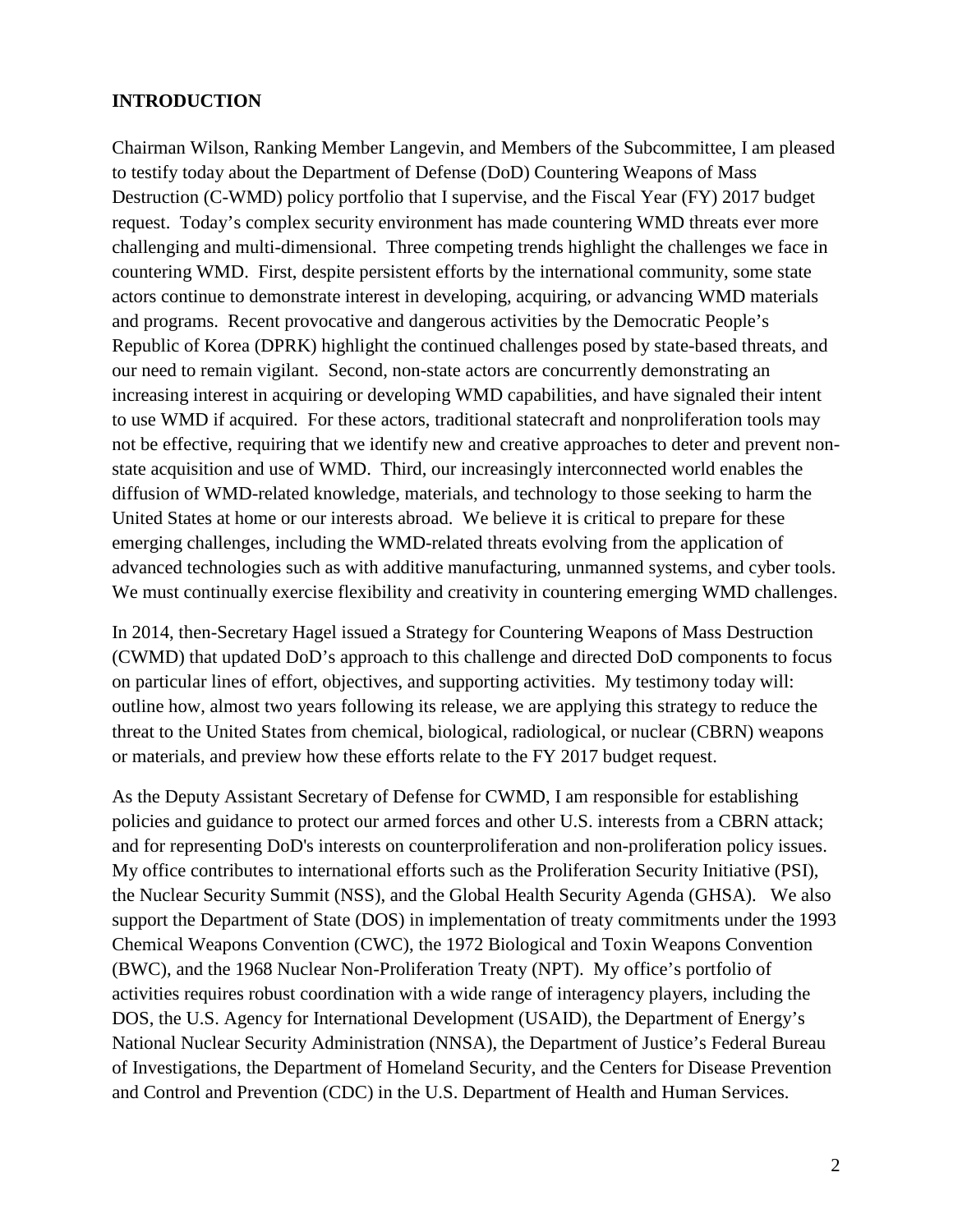The CWMD office also develops policy and guidance for the programs and activities of the DoD Cooperative Threat Reduction (CTR) Program, which is among the activities implemented by the Defense Threat Reduction Agency (DTRA). Under the Office of the Under Secretary of Defense for Acquisition, Technology, and Logistics, the Office of the Assistant Secretary of Defense for Nuclear, Chemical, and Biological Defense Programs serves as the DoD's treaty manager, and provides authority, direction and control for DTRA's work. I am pleased to be here today with colleagues representing each of these organizations, both of which are integral to seamlessly countering the WMD threats that I will be addressing.

# **STRATEGIC APPROACH FOR COUNTERING TODAY'S WMD CHALLENGES**

The DoD Strategy for Countering WMD articulates a comprehensive approach to addressing WMD threats. First, DoD takes proactive steps to *prevent acquisition* of WMD by adversaries and potential adversaries. Second, we *contain and reduce* threats by improving our ability and that of our partners to identify, locate, secure, and mitigate threats from WMD and WMD-related materials. Third, DoD seeks to maintain the necessary posture, capabilities, and authorities to *respond* to emergent WMD crises. Underpinning all three efforts is a constant cycle of preparation – the strategic enabler to ensure our policies, capabilities, and forces are positioned to respond.

# **PREVENT ACQUISITION**

Ensuring that those who do not currently possess WMD do not obtain them is a critical component of our countering-WMD effort. This has become an extraordinarily complex undertaking given the diffusion of WMD-related knowledge, materials, and technological advances referenced above. For example, Additive Manufacturing (AM) processes harness the technology of 3-D printing, robotics, and the proliferation of design information to empower individuals to manufacture an unprecedented array of materials and components – many of which carry WMD-related applications. The emergence of "do-it yourself" biology communities, combined with low-cost DNA synthesis and the emergence of online access to genomic data for pathogenic organisms, makes synthetic biology increasingly feasible for those operating outside traditional research laboratories – including, potentially, those with harmful intent. Further, emerging "gain of function" biotechnologies can be used to make influenza viruses and mild infectious agents more dangerous through characteristics that increase spread in mammals, increase virulence in humans, evade existing host immunity, or become resistant to antibiotics or antivirals. In addition, encrypted-communication technologies increasingly enable nefarious individuals to develop and exploit illicit networks, potentially communicating and sharing WMD-related information with a reduced risk of detection. These emerging threats are just a few examples of those that intersect with cross-domain challenges of political instability, violent extremism, and poor infrastructure in states suffering from natural outbreaks of devastating diseases.

These trends could potentially be exploited by highly motivated non-state actors determined to obtain and employ WMD, particularly when such actors have effective control over territory,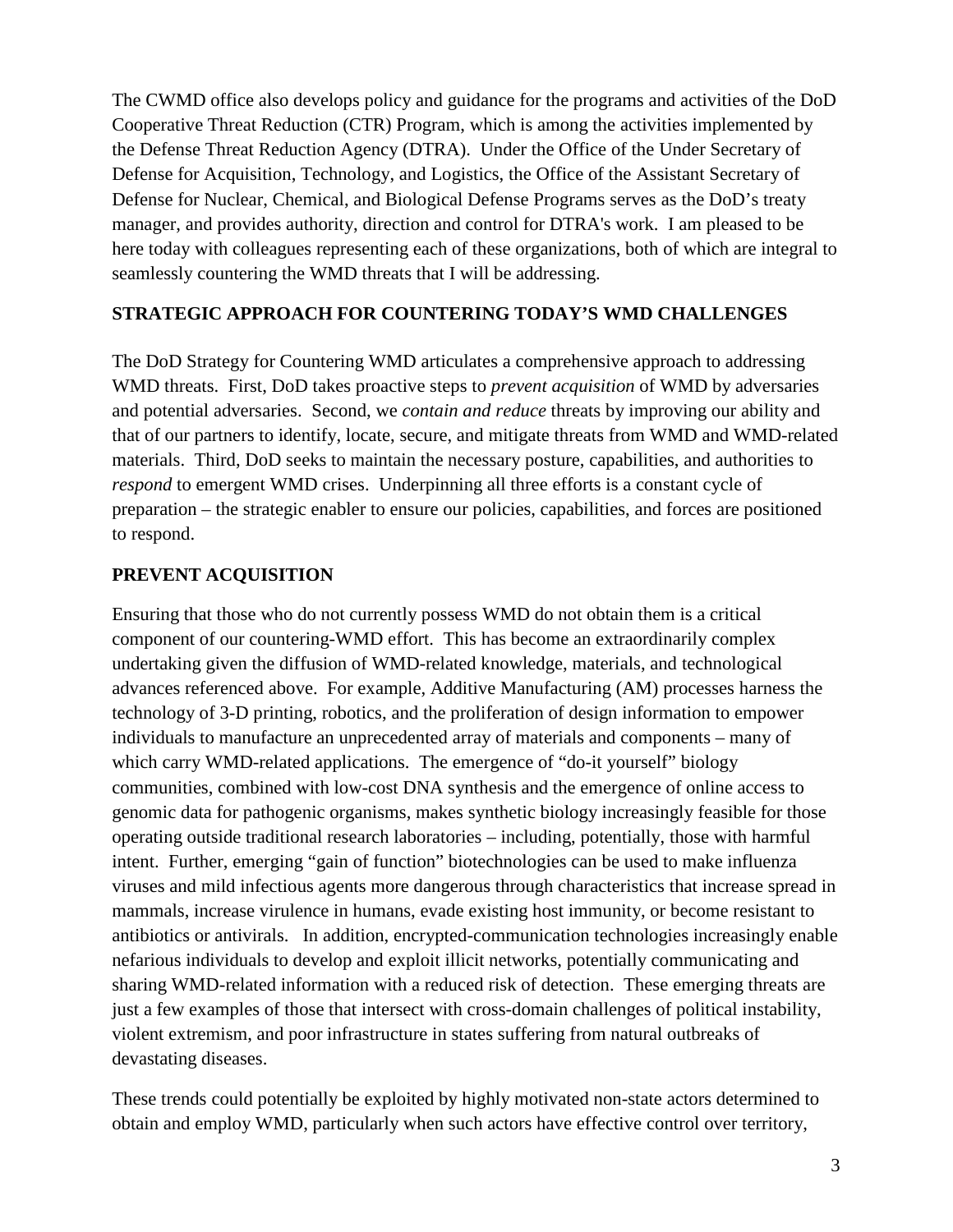knowledge, and finances with which to accomplish their objectives. It is therefore essential to deny terrorists and other non-state actors with malevolent intent access to WMD-related materials. The use of chemical weapons in Syria by state and nonstate actors demonstrates that the threat of WMD is real and may reflect an intent by these actors to use CW to terrorize populations, gain battlefield advantage, or advance other goals. Military operations against adversaries, coupled with cooperative efforts to secure or eliminate vulnerable material and to build the physical and human-capacity infrastructure necessary to prevent WMD proliferation, are critical tools to counter these threats. Continuing to deter and mitigate the threat of non-state actors acquiring and using WMD remains a top priority – and one that requires nimble and flexible approaches.

The DoD CTR Program remains one of the most flexible tools of the U.S. Government for preventing acquisition of WMD and WMD-related materials. The DoD CTR Program has a decades-long track record of working with foreign partners to successfully destroy existing WMD stockpiles; to make nuclear, chemical, and biological weapons more difficult to acquire; and to detect and interdict dangerous WMD components and materials. In line with DoD's strategy, the DoD CTR Program has evolved in recent years in response to the changing threat environment. From an early emphasis on securing sources of WMD material in the former Soviet Union to a focus in recent years on eliminating state-based CW programs outside the former Soviet Union (for example, in Syria and Libya), the Program builds the capacity of partners to counter WMD proliferation posed by non-state or State actors, and from the potential emergence of diseases of security concern. The FY 2017 budget request for the DoD CTR Program is \$325.6 million, which meets our current requirements. Further description of some of the accomplishments of the DoD CTR Program that demonstrate the return on this investment are described below.

The use of nuclear weapons and materials by states or terrorists poses one of the greatest dangers to our security. DoD's CTR Global Nuclear Security (GNS) Program is the primary mechanism for DoD's contributions to build partner capacity to enhance the security and prevent the proliferation of nuclear materials, and supports broader U.S. Government nuclear security objectives in bilateral, regional and global constructs.

As one example of the GNS Program's bilateral engagement, in Kazakhstan the Program is improving Kazakhstan's nuclear-security capabilities, and installing a computer-based inventorymanagement system to track and control nuclear materials. DoD also used the DoD CTR Program's Transportation Authority, obtained by the Department in 2013, to transport highthreat radiological material from Mexico for disposition in the United States. These efforts were carried out in close partnership with the Department of Energy, reflecting our commitment to integrate DoD threat-reduction activities with the complementary programs of other U.S. Government departments and agencies. On a regional level, DoD continues to work alongside its interagency and international partners to advance progress on the establishment of the Nuclear Security Center of Excellence in Beijing, one of a few nuclear security centers with whom the DoD CTR Program engages. At the global level, the GNS program directly supports the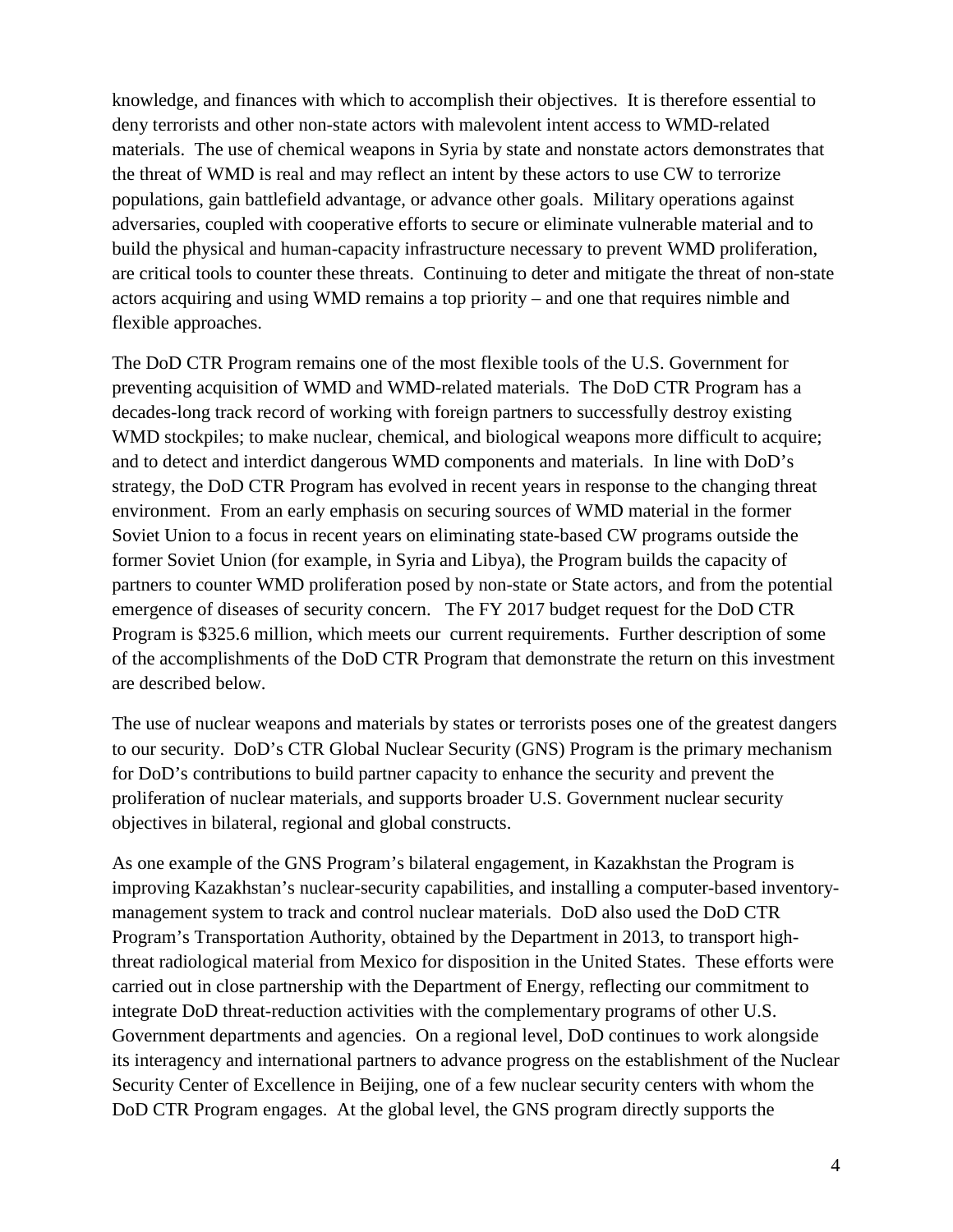President's Nuclear Security Summit process, which brings together a community of more than 50 world leaders and international organizations to attract high-level attention to the global threat posed by nuclear terrorism, and to advance a common approach to strengthening nuclear security.

Recognizing that biological threats are ubiquitous and often endemic, and that potential adversaries can acquire dangerous pathogens from naturally occurring outbreaks or non-secured laboratories, the DoD CTR Program allocates significant resources to the Cooperative Biological Engagement Program (CBEP). The CBEP continues to stop threats successfully "at the source" by securing vulnerable laboratories housing pathogens of security concern, reducing the number of such laboratories, and preparing partners to detect and report disease outbreaks of security concern. As with the GNS Program, the CBEP supports bilateral, regional, and global U.S. Government efforts to promote biological security.

As an example of CBEP's bilateral engagement, in Iraq the CBEP worked to establish a National Biorisk Management Committee (NBMC), an inter-ministerial body authorized by the Prime Minister and chaired by the Director General for Public Health at the Ministry of Health in Baghdad. The Committee establishes and implements safe and secure biorisk-management protocols at the national level within Iraq, and includes representatives from national ministries as well as the Kurdistan Regional Government (KRG). Additionally, to enhance the speed and accuracy of disease detection and reporting, regardless of the source of the outbreak, the CBEP deployed or is in the process of deploying the Electronic Integrated Disease Surveillance system (EIDSS) at 49 sites in Baghdad, southern Iraq, and the KRG-controlled area. Finally, the CBEP continues to connect Iraqi biological scientists to international subject matter experts and U.S. and global research institutions through scientific fellowships, which play an important role in developing relationships and advancing the state of ethical science in Iraq.

A distinguishing feature of the CBEP's regional engagement is the success of the program in Southeast Asia in leveraging strong existing regional networks, including the Association of Southeast Asian Nations (ASEAN), the Asia-Pacific Biosafety Association (APBA), WHO Western Pacific Regional Office (WPRO), and the WHO Southeast Asia Regional Office (SEARO), to reach a broad audience of stakeholders and standardize best practices and encourage information sharing. Through these multi-lateral networks, the CBEP is able to enhance the region's biosecurity and biosafety capabilities and reduce the risk of accidental or intentional release of pathogens of security concern. Across the region, the CBEP's efforts are coordinated with and complemented by efforts of the Proliferation Preventing Program (PPP), whose efforts improve WMD-detection capabilities. In the Philippines, the PPP completed construction of the National Coastal Watch Center (NCWC), an interagency center to promote a whole-of-government approach to the Philippines' maritime WMD proliferation-prevention mission that is well integrated with its national maritime security architecture.

DoD's efforts to reduce biological threats overseas, including through the CBEP, directly support the goals of President Obama's Global Health Security Agenda (GHSA), which includes a commitment to work with at least 30 partner countries to deepen their commitment to health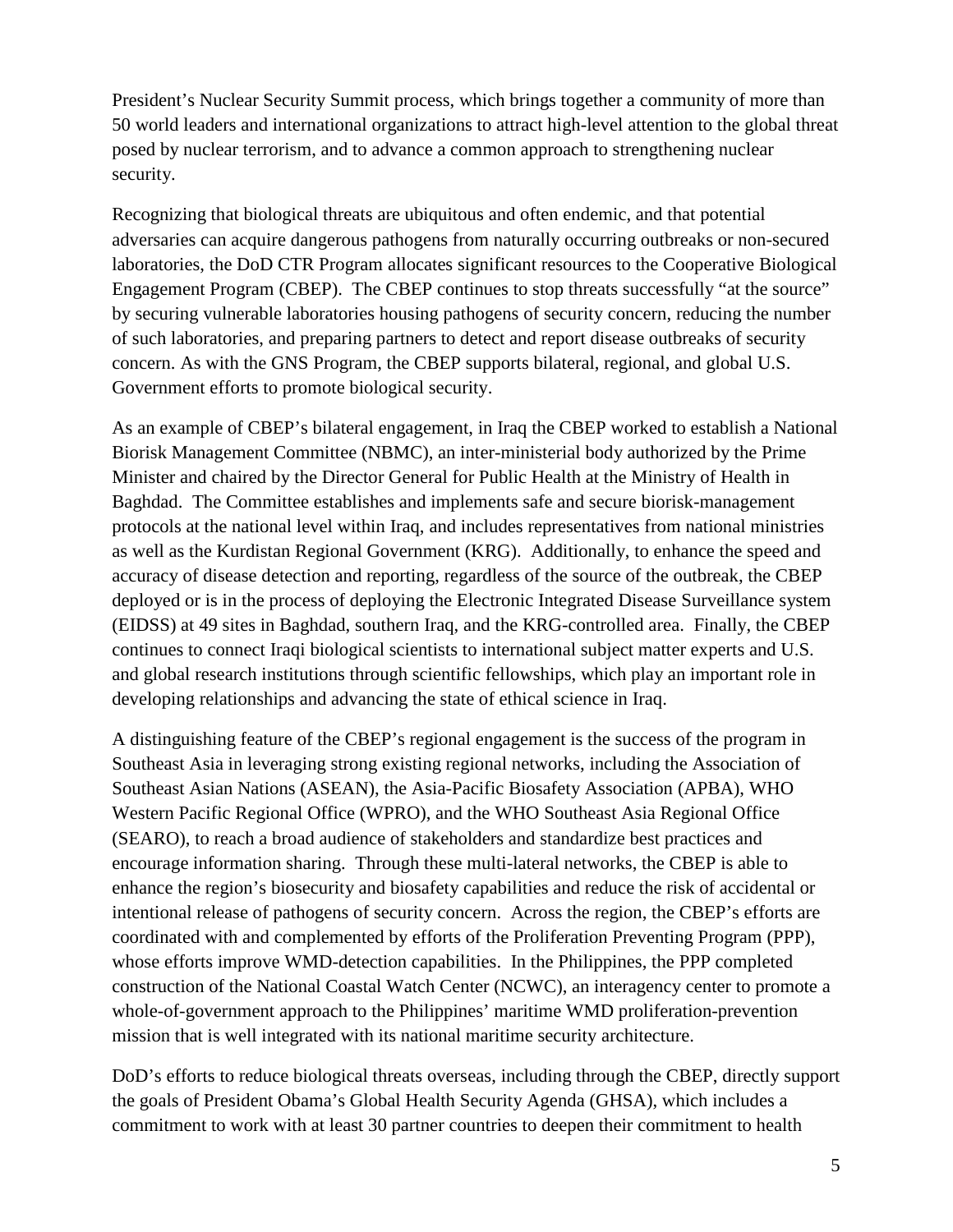security. The CBEP aims to improve partners' biosafety and biosecurity practices and capabilities, along with their ability to detect and report outbreaks of diseases of security concern rapidly, irrespective of whether those outbreaks are natural or malevolent. In an increasingly interconnected world, cooperation among health, agriculture, security, development, and other sectors to tackle biological threats and ensure that dangerous pathogens are not accessible to terrorists is paramount. Strengthening the bridge between the public health and national security communities at home and abroad is essential to reduce the threats posed by the intentional, accidental, or natural spread of pathogens and diseases of security concern, and potential terrorist acquisition and use of biological weapons. DoD remains focused on reducing biological threats to U.S. forces and the U.S. homeland, working closely with the CDC and USAID, along with other domestic and international partners, to ensure assistance is provided in the most holistic, effective and efficient manner.

DoD also continues to work to raise the barriers to acquiring WMD material through the Proliferation Security Initiative (PSI). Over the 13 years since its inception, PSI has brought together 105 nations to build political will to stop the trafficking of WMD, delivery systems, and related materials. Through supporting and participating in numerous exercises and leadership in PSI's Operational Experts Group, DoD works with partners to address all aspects of the proliferation threat from rapid, national-level decision-making to operational tactics and procedures. This past year, I had the opportunity to attend Leading Edge 15, our regional PSI exercise held in the U.S. Central Command Area of Operations (AOR). OSD Policy also participated in Exercise MARU 15, the second in a series of annual Asia-Pacific PSI exercises hosted by a rotating group of critical PSI partners. The 2016 Asia-Pacific exercise will be hosted by Singapore, then Australia in 2017, Japan in 2018, and the Republic of Korea in 2019. To keep pace with proliferators who continually adapt, PSI itself is evolving, from an activity focused heavily on preparing for at-sea interdictions, to one that highlights the critical role that customs, treasury, and diplomatic tools play in detecting and preventing WMD proliferation. In an era of evolving WMD-related threats, PSI engagements underscore that interdiction is a whole-of-government effort that requires both strong institutional capacity and political will.

International regimes that bring together like-minded nations are also critical elements of the U.S. Government's efforts to prevent the development and proliferation of WMD materials. For example, the NPT, the BWC, and the CWC remain essential foundations for the pursuit of nonproliferation and disarmament goals. In close partnership with DOS, we depend on these and related regimes as essential and evolving tools in countering WMD.

Finally, DoD plays an important role in U.S. policy toward Iran, including supporting U.S. efforts to implement the Joint Comprehensive Plan of Action (JCPOA). This agreement demonstrates the value of diplomacy, underwritten by military power, in devising solutions to some of the world's most challenging nonproliferation concerns. My office will remain vigilant in supporting interagency and international efforts to monitor and prevent Iran from acquiring WMD-related material.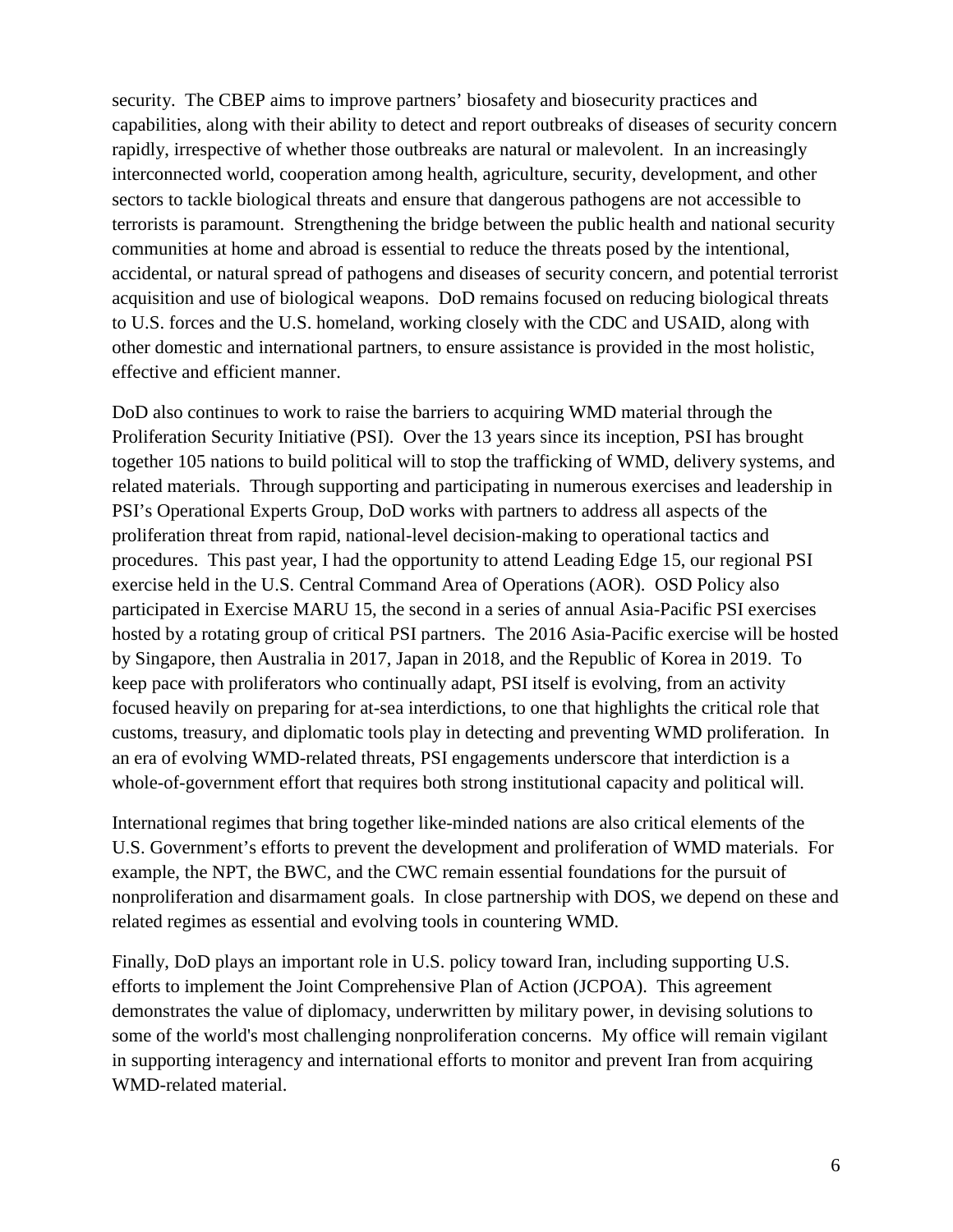# **CONTAIN AND REDUCE THREATS**

Despite our best efforts to prevent malevolent actors from acquiring WMD, we must nevertheless contend with threats posed by the acquisition of WMD-related material. In addition to ensuring appropriate U.S. capabilities, we must also ensure that we have partners around the world capable of mitigating such threats at and within their borders. DoD has key partnerships with NATO, the Republic of Korea, and other allies and partners to ensure we maintain an understanding of emerging threats and interoperable capabilities to meet them.

The DoD CTR Program is DoD's preeminent program for building partner capacity to counter WMD threats. Over the past year, the DoD CTR Program has advanced the capabilities of a number of key partners to detect and interdict WMD material – in particular Ukraine, Jordan, and Lebanon.

Although the level of fighting in eastern Ukraine has lessened, Russia has not stopped its destabilizing actions in eastern Ukraine and continues to occupy Crimea illegally, challenging Ukraine's ability to prevent WMD proliferation across its borders. In 2015, the DoD CTR Program completed equipping and training the Ukrainian State Border Guard Service (SBGS) to reconstitute counter WMD capabilities that had deteriorated following Russia's invasion of Ukraine and to establish control over the new administrative boundaries. We will continue to work with our partners in the SBGS and the Ministry of Interior to ensure that they are able to detect proliferation threats; prevent WMD attacks or attacks against nuclear, chemical, and biological facilities; and respond to WMD incidents.

Jordan continues to face proliferation threats from dangerous non-state actors on two borders – Syria on its north, and Iraq to its east. The DoD CTR Program has worked since 2013 to provide comprehensive training and equipment to the Jordanians to enable their military and civilian first responders to mitigate WMD-proliferation threats. The Jordan Border Security Program (JBSP) – an integrated surveillance, WMD detection, and interdiction system that runs along a 293-mile stretch of Jordan's borders with Syria and Iraq – is the centerpiece of this support. The JBSP made significant headway in 2015, with the two longest stretches reaching completion. The JBSP was extended in FY 2015 to the Wadi Glades area, a 30-kilometer section of the Jordan-Syria border near the Golan Heights. Complementing the JBSP is a nuclear-security effort that the DoD CTR Program started with the Jordanian Armed Forces in 2014 to develop the capability to store and transport interdicted WMD material safely. The DoD CTR Program is working in close coordination with the U.S. Department of Energy to help Jordan establish a self-sustaining nuclear-security culture in the current and planned civil nuclear facilities.

Lebanon shares many of the same proliferation threats as Jordan along its border with Syria. In 2015, the CTR Proliferation Prevention Program (PPP) awarded a contract for a Lebanon Border Security Program that will provide the Lebanese Armed Forces (LAF) with an integrated command and control and surveillance system to defend the most vulnerable section of Lebanon's border with Syria. This effort is being fully coordinated with assistance provided to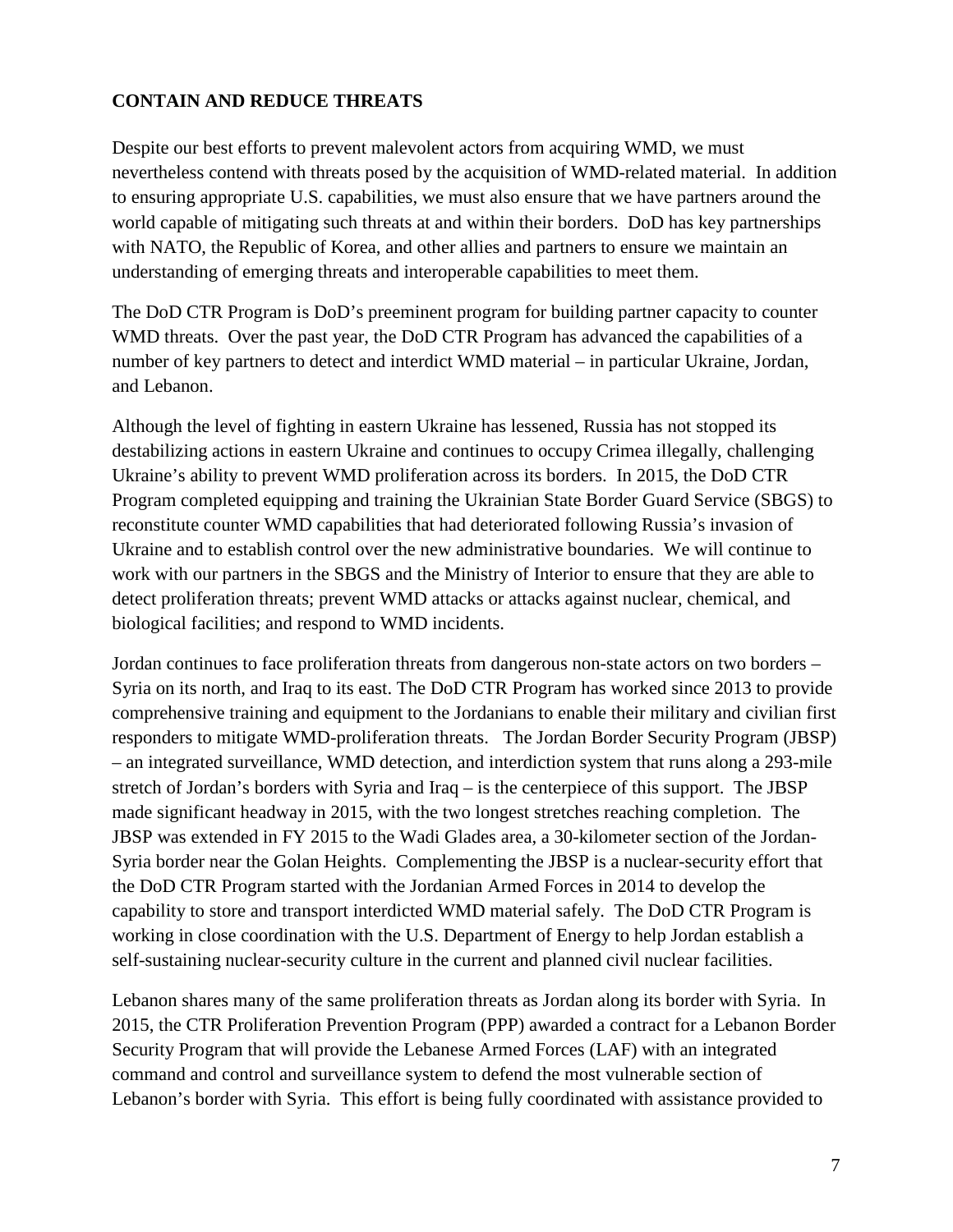the LAF by the United Kingdom, and it will complement other assistance provided by the DTRA CBRN Preparedness Program (CP2).

Consistent with the DoD Strategy for Countering WMD, the DoD CTR Program is seeking to assist partners proactively to confront emerging WMD-proliferation risks, such as in North Africa. In December 2015, Deputy Secretary of Defense Bob Work, with the concurrence of Secretary of State John Kerry, made a determination that an emerging WMD-proliferation risk exists in North Africa due to the use of dangerous chemicals as weapons in Iraq and Syria coupled with the growing encroachment of extremist groups. As a result, early in Fiscal Year 2016 the DoD CTR Program initiated proliferation-prevention cooperation with the Government of Tunisia along the Tunisia-Libya border, and in FY 2017 the Program intends to complete a border-surveillance system along the most vulnerable section of that border.

# **RESPOND TO CRISES**

This element of the CWMD Strategy focuses on activities and operations to manage and resolve complex WMD crises, and thus incorporates diplomatic efforts to respond to WMD-related crises, kinetic action against hostile non-state actors who acquire WMD or materials of concern – and who we must assume would be prepared to use them, and ensuring that we and our partners are prepared to mitigate the effects of WMD use.

DoD will continue to support interagency diplomatic efforts aimed at WMD crisis management and response. While the Iranian government has decided to pursue diplomacy to resolve the international community's concerns over its nuclear program, the Democratic People's Republic of Korea (DPRK) continues to pursue its WMD programs. Its recent nuclear test underscores the importance of a well-coordinated international response. The DPRK is the only country in the world that has tested a nuclear device in the 21st century, and is a country that routinely threatens other nations with nuclear attack. The DPRK should not underestimate our resolve – we, along with many partners in the region and internationally, are fully committed to the peaceful denuclearization of the Korean peninsula. DoD will continue to make the necessary preparations to protect our security, defend our allies, and promote regional stability. We do not accept the DPRK as a nuclear armed state, and this latest test has only served to reaffirm this position.

The Ebola crisis, which ravaged West Africa beginning in March 2014, presented a biological threat of global significance. Although Liberia, Sierra Leone, and Guinea were by far the most acutely affected countries, the threat spread to Senegal, Nigeria, Europe, and the United States. As of January 2016, Ebola had taken more than 11,000 lives, with more than 28,000 suspected, probable, or confirmed cases. Although these numbers are devastating, they are, by orders of magnitude, less than what the World Health Organization (WHO) and CDC warned could have been reached if the international community had not mounted a serious and sustained response effort.

This was not just a public-health crisis; the outbreak posed a clear threat to stability and security in West Africa. The infrastructure strain caused by the prolonged and far-reaching outbreak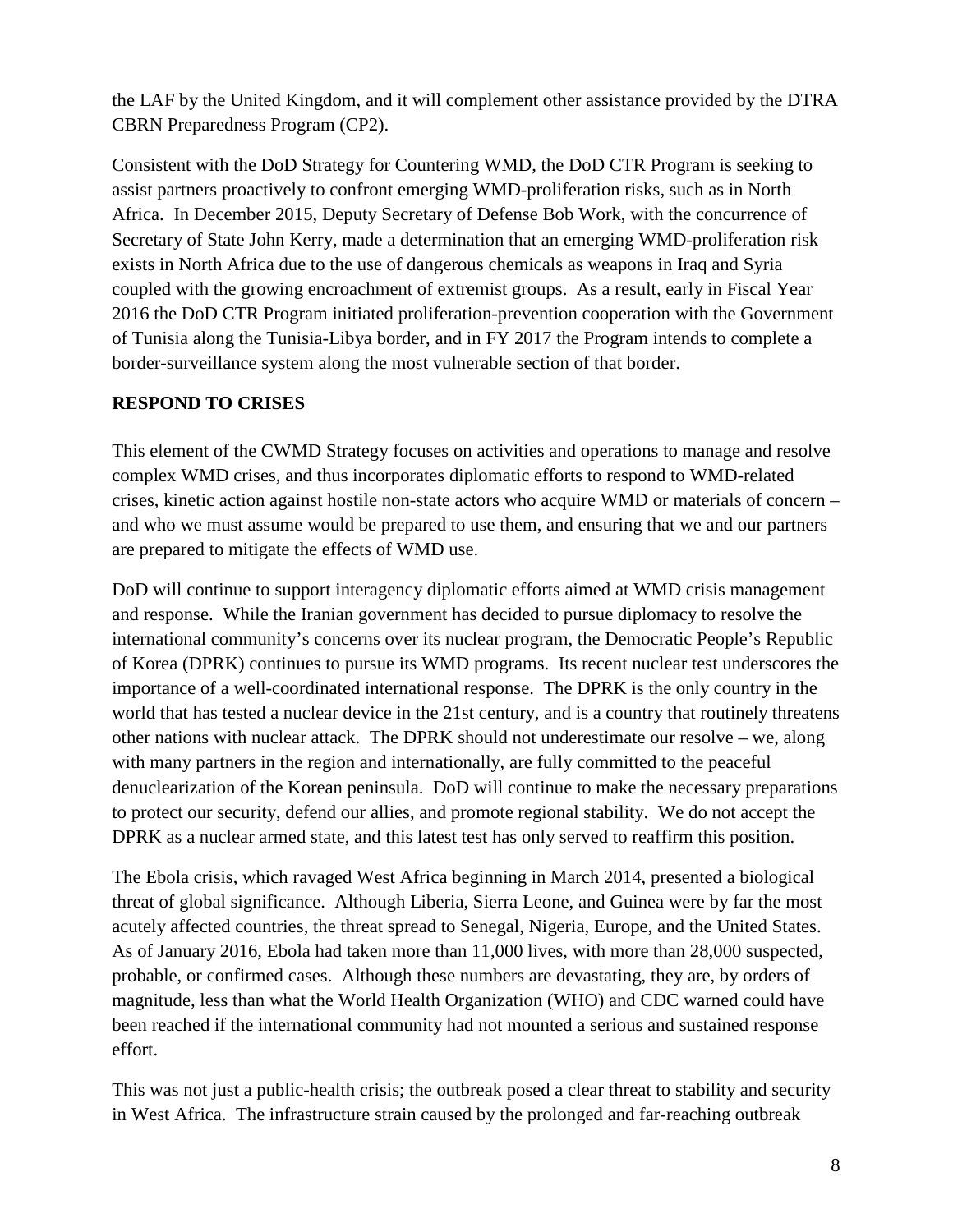posed a significant risk to the stability of civil society and governance in West Africa. The intense focus on reducing Ebola's spread also detracted from the region's efforts to counter violent extremism. In addition, the large collection of Ebola samples from the outbreak and potential vulnerable storage of other pathogens presented a significant biological-security threat.

In cooperation with other interagency partners, particularly USAID and the CDC, the DoD CTR Program was able to respond quickly and effectively in support of broader U.S. and international efforts. Consistent with our statutory authorities, the DoD CTR Program procured and staffed transportable diagnostic laboratories and supported the staffing of existing laboratories to diagnose Ebola quickly and accurately in Liberia, Sierra Leone, and Guinea; supplied personal protective equipment, associated consumables, and laboratory equipment to the affected countries to prevent transmission to workers, including those returning to the United States; and provided support to the WHO to train workers, protect from infection, and prevent its spread.

As the Ebola epidemic recedes from the front pages and international support efforts diminish, we remain committed to ensuring that laboratory capabilities are transitioned to our host government partners in a sustainable manner. We are also working to ensure that Ebola samples are not vulnerable to theft or diversion. The DoD CTR Program will provide training to transition sustainable biosurveillance and diagnostic capabilities to the governments of Ebolaaffected countries, will bolster preparedness levels of countries at risk for Ebola transmission, and will work to develop regional biosurveillance networks by leveraging the capacities of regional leaders. The overarching goal will be to ensure that these partners can detect, report, and manage outbreaks on their own.

Complementing the DoD CTR Program is the CP2, which works with partner nations to respond to and mitigate the effects of a CBRN incident. Section 1204 of the National Defense Authorization Act for Fiscal Year 2014 authorizes DoD, with the concurrence of the Secretary of State, to enhance the capability of military and civilian first-responder organizations to respond to WMD incidents. Section 1204 provides the authority for DTRA to use its Operation and Maintenance funds to assist partner nations to develop whole-of-government WMD defense preparedness and response capability.

DoD first exercised its Section 1204 authority in FY 2014 to provide WMD preparedness and response training to the military and civilian first responders of Jordan, Lebanon, and Turkey. In FY 2015, DoD expanded its use of Section 1204 authority to provide CBRN-response training and equipment to military and civilian first responder communities in Albania, Brazil, the Dominican Republic, Jordan, Kenya, Lebanon, Morocco, Philippines, Turkey, and Ukraine. Although the training focused on CBRN-incident preparedness and response, it also emphasized a whole-of-government approach to execute WMD incident operations effectively. In this fiscal year, DoD will continue to improve the WMD-preparedness and response capability of key partners, identified collaboratively with the Combatant Commanders and DOS.

# **CONCLUSION**